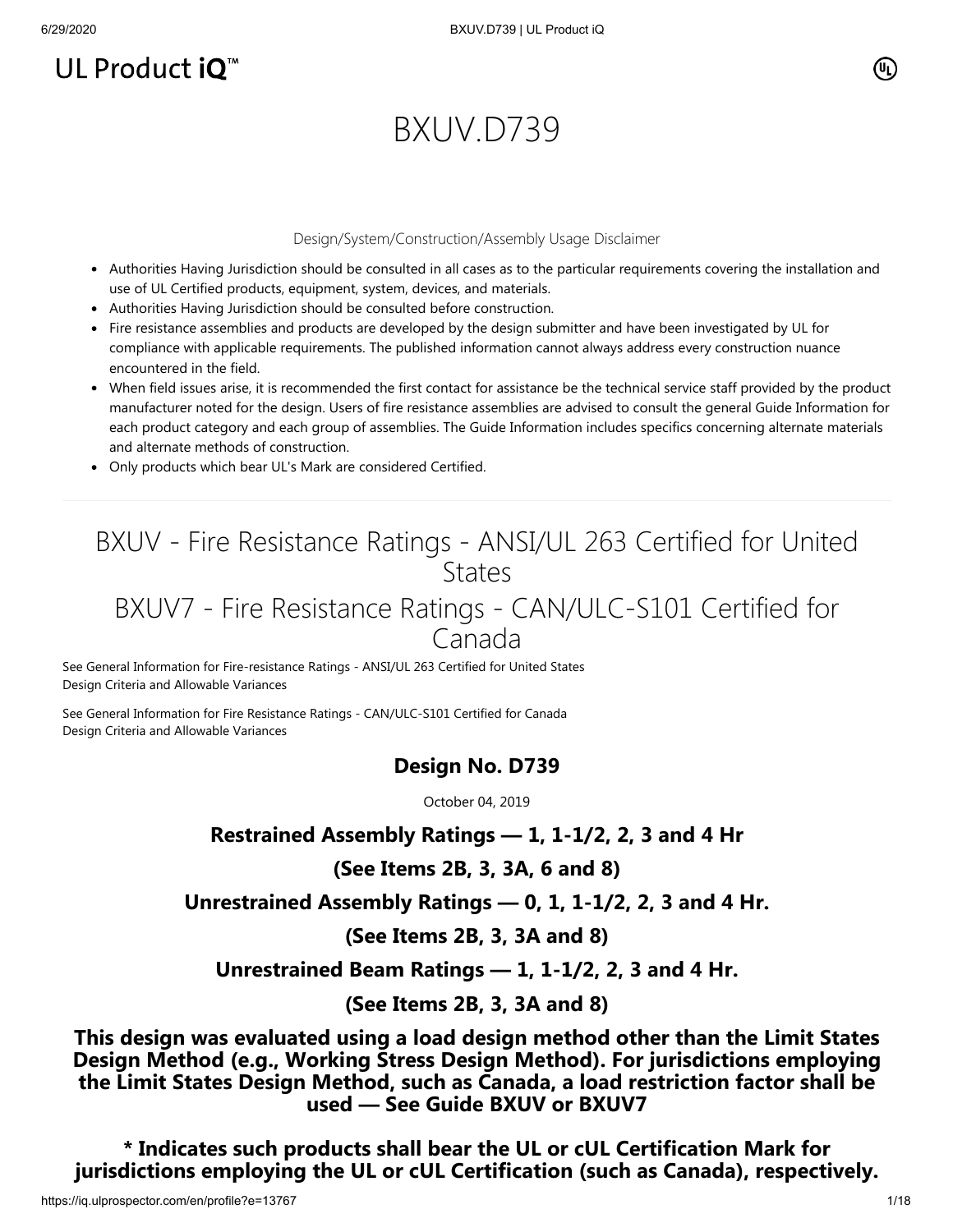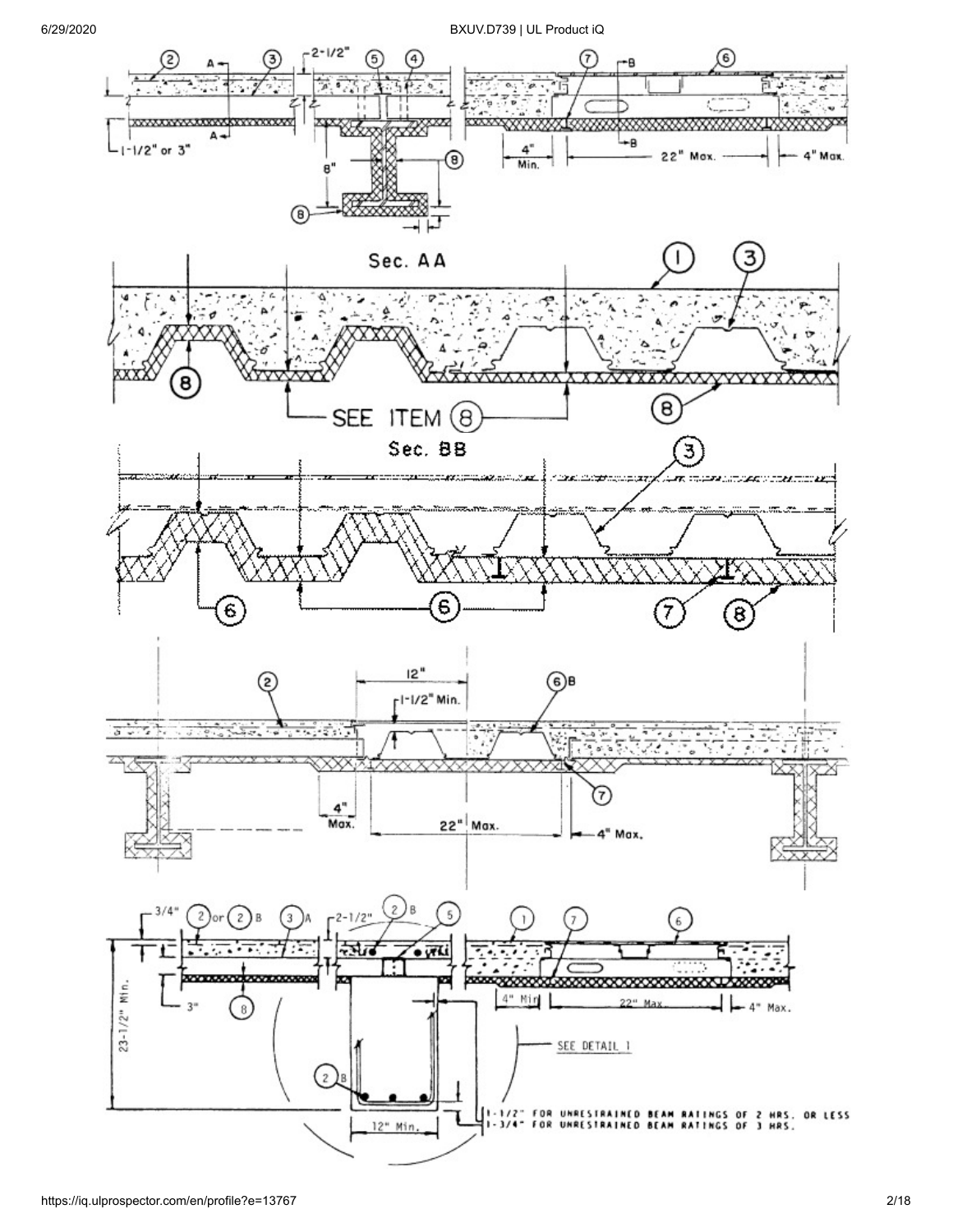

**Supports —** W8x28 or W6x12 min size steel beams, or steel joists, composite or noncomposite. Steel joists shall be welded to end supports. Min area of joist members shall be 1.44 sq in. for top chord angles, 0.87 sq in. for bottom chord members and 0.47 sq in. for web members. Bridging angles required for noncomposite steel joist, min 1-1/4 in. by 1-1/4 in. by 1/8 in. thick. Welded to the top and bottom chords of steel joists. The l/r ratio for horizontal bridging shall not exceed 300. Bridging sizes and number of rows shall be in accordance with Steel Joist Institute Specifications. See Item 8.

For 3 Hr or less Restrained and Unrestrained Assembly and Unrestrained Beam Ratings, as alternate to steel beams or steel joists, cast in place reinforced concrete beams or girders designed in accordance with the provisions of the Building Code Requirements for Reinforced Concrete (ACI 318-89), may be used as supports for the 3 in. deep floor units. See Item 3A. Min width and depth of concrete beams shall be 12 and 23-1/2 in. respectively.

Fluted steel floor units shall be embedded in the concrete beams a min of 0.0139 times the clear span or 1-1/2 in., whichever is greater. The cellular units may be continuous or with a butted end joint centered over the concrete beam. For continuous floor spans, negative moment reinforcement for the slabs is required over the supporting beams.

1. **Normal Weight or Lightweight Concrete —** Normal weight concrete, carbonate or siliceous aggregate, 145 pcf plus or minus 3 pcf unit weight, 3000 psi compressive strength, vibrated. Lightweight concrete, expanded shale, clay or slate aggregate by rotary-kiln method, 102-120 pcf unit weight (110 pcf unit weight for use with steel joists), 3000 psi compressive strength, vibrated, 4 to 7 percent entrained air.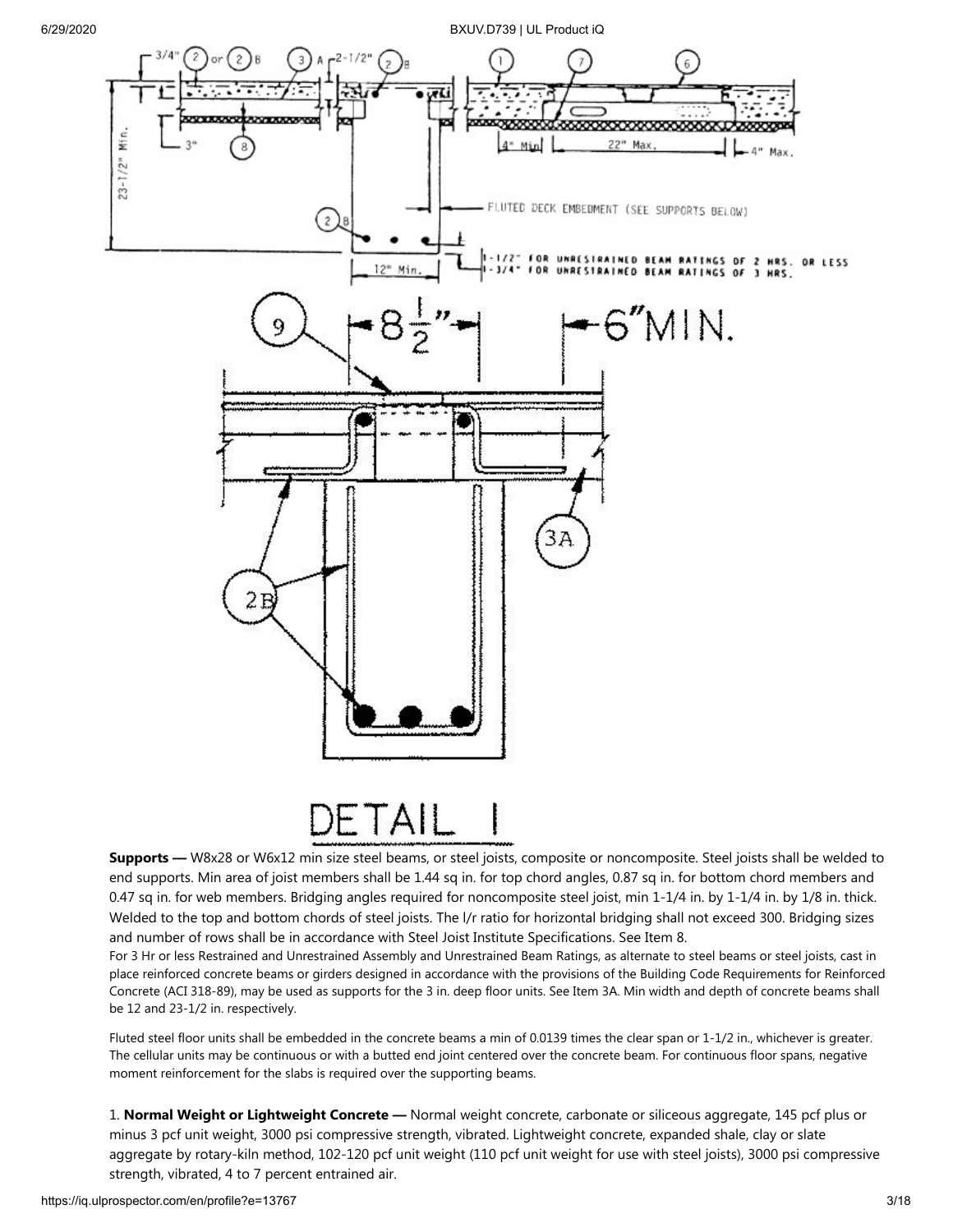2. **Welded Wire Fabric —** 6x6 — W1.4xW1.4. When using steel joists, the min welded wire fabric shall be 6x6 — W2.9xW2.9.

2A. **Fiber Reinforcement\* —** As an alternate to Item 2, engineered synthetic fibers added to concrete mix to control shrinkage cracks in concrete. Fibers added to concrete mix at a rate of 1.0 lb of fiber for each cu yard of concrete. **GCP APPLIED TECHNOLOGIES INC**

2B. **Reinforcement —** Deformed bars of grade 60 steel, for use in floors supported by reinforced concrete beams or girders. Min size No. 3 bars for use as negative reinforcement or vertical stirrups for beams, girders or slabs. Min No. 5 bars for use as positive reinforcement for beams or girders.

Min net concrete cover on the beam or girder bottom reinforcements, shall be 1-1/2 in. for Restrained Assembly Ratings up to 3 Hr and Unrestrained Assembly and Beam Ratings up to 2 Hr. For 3 Hr Unrestrained Assembly and Beam Ratings, 1-3/4 in. cover is required. When continuous cellular units intersect the supporting concrete beams (interrupting the beam stirrups), short pieces of additional stirrups shall be placed in the top part of the beam above the units.

3. **Steel Floor and Form Units\* —** Composite 1-1/2, 2, or 3 in. deep galv units. Fluted units may be uncoated. Min gauges are 22 MSG for fluted and 20/20 MSG for cellular. Any combination of fluted and cellular units may be used.

**ASC STEEL DECK, DIV OF ASC PROFILES L L C** — 32 in. wide Types NH-32, NHN-32, NHF-32; 36 in. wide Types BH-36, BHN-36, BHN-35- 1/4, BHF-36, BHF-36A, 2WH-36, 2WHS-36, 2WHF-36, 2WHF-36A, 3WxH-36, 3WxHF-36, 3WxHF-36A, 3WH-36, 3WHF-36, 3WHF-36A, 3W-36, 3WF-36, DG3W-36, DG3WF-36. All units may be galvanized or Prime Shield. Non-cellular decks may be vented designated with a "V" suffix to the product name.

**CANAM STEEL CORP** — 36 in. wide Type P-3623 composite.

**KAM INDUSTRIES LTD, DBA CORDECK** — QL Types 24 in. wide 2 in. QL-99, AKX, AKD; 24 in. wide 3, NKX, UKX; 24 or 36 in. wide 2 or 3 in. 99, AKD, AKX, WKD, WKX, TKX, 3 in. QL-WKD, -WKX, 24 or 30 in. wide, 3 in. QL-QKX, -GKXH, -GKX-A 24 in. wide QL-3, QL-UKX; units may be welded or fastened together with No. 10 self-drilling, self-tapping screws 60 in. OC. The length of the screws shall be sufficient to fully penetrate adjacent floor units.

**CANAM STEEL CORP** — 24, 30 or 36 in. wide Types BL, BLC; 12, 24 or 36 in. wide Type LF1.5, LF2, LF3, LFC1.5, LFC2 or LFC3; 32 in. wide Type LFC3+; 24 in. wide Types N-Lok, NLC for max 2 hr Restrained Assembly Rating, 12 or 24 in. wide Types AWC2 or AWC3+++ may be used. Types 24, 36 in. wide LF2, LF3, LFC2, LFC3 may be welded or fastened together with min 1 in. long No. 10 self-drilling, self-tapping steel screws 36 in. OC. Type AWC units may be button-punched, welded or screw fastened together with min 1 in. long No. 12 selfdrilling, self-tapping steel screws spaced a max 42 in. OC. Types BL, LF2, LF3, NL units may be phos/ptd.

**CHIA TEH CONSTRUCTION MATERIAL CO LTD** — 24 or 36 in. wide Mac-Lok 3; 24 in. wide CFD-3.

**DECK WEST INC** — 36 in. wide Type 2-DW, 3-DW, B-DW or BA-DW, units may be welded or fastened together with No. 10 self-drilling, self-tapping screws 60 in. OC. The length of the screws shall be sufficient to fully penetrate adjacent floors units.

**DESIGN ASSISTANCE CONSTRUCTION SYSTEMS INC** — 24 in. wide Type DACS2.0CD, or DACS3.0CD.

**EPIC METALS CORP** — 24 in. wide Type EC366; 24 or 30 in. wide, Types EPC2, EPC3; 36 in. wide Type EC266.

**KAM INDUSTRIES LTD, DBA CORDECK** — 3KA1F24, 3KF30 or 3P30. Type 3P30 unit may be phos/painted and24 in. wide Type WDR2, WDR2-2, WDR3 or WDR3-2 cellular units ++++.

**MARLYN STEEL DECKS INC** — Type 1.5 CF, 2.0 CF or 3.0 CF.

**NEW MILLENNIUM BUILDING SYSTEMS L L C** — 24 or 36 in. wide Types 2.0CD, 3.0CD, 2.0CFD, 3.0CFD, 3.0CFDES; 24, 30 or 36 in. wide Types 1.5CD, 1.5CDI, 1.5CDR, 1.5CFD. Fluted units may be phos/painted or galvanized.

**STEEL MASTERS INTERNATIONAL DEPENDABLE STEEL** — 36 in. wide Types 2WH-36, 3WH-36. Units may be phos/painted or galvanized.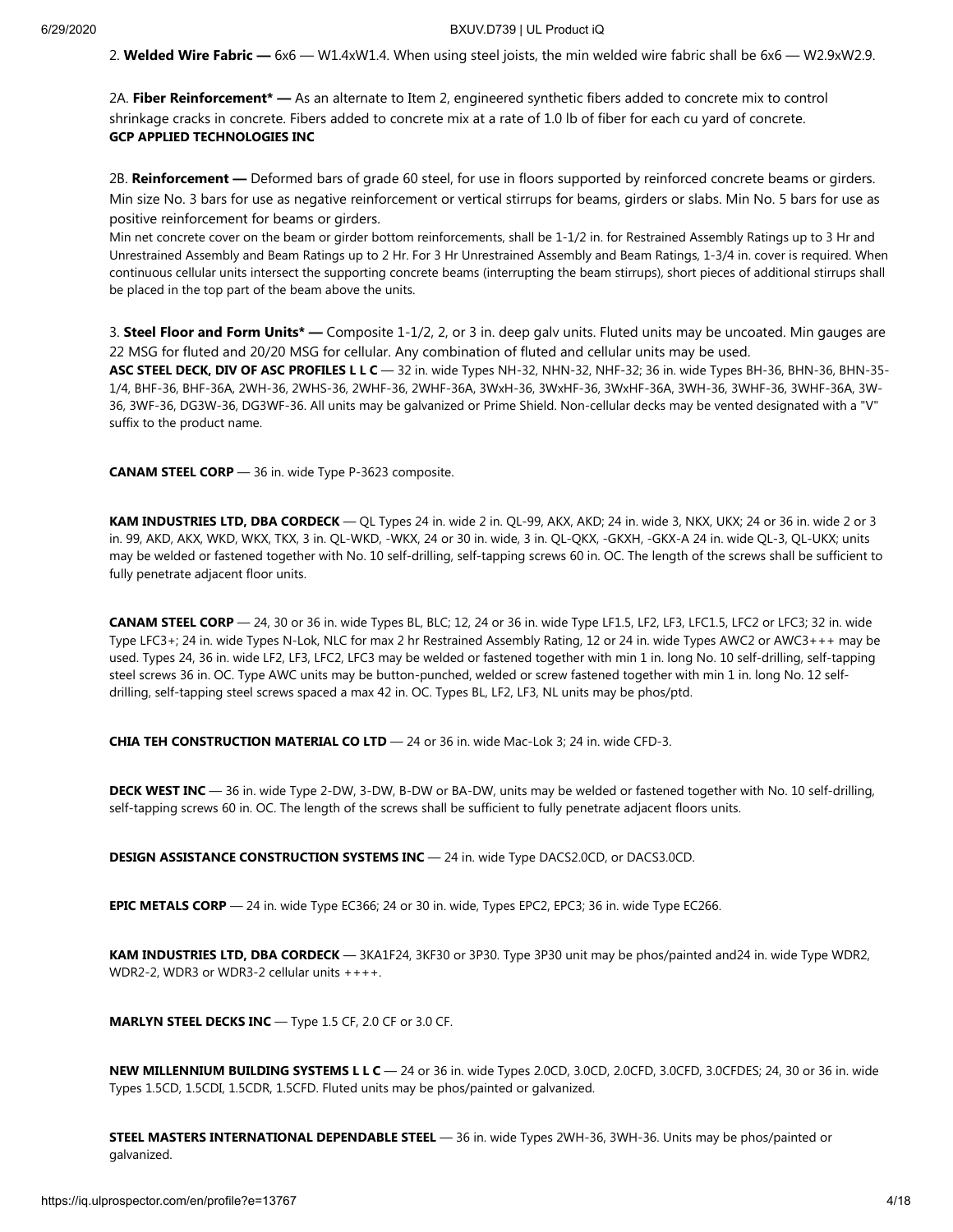**VERCO DECKING INC - A NUCOR CO** — FORMLOK™ deck types PLB, B, BR, PLN3, N3, PLN, N, PLW2, W2, PLW3, W3. Units are min 24 in. wide and may be galvanized or phos./ptd. Units may be cellular with the suffix "CD" added to the product name, respectively. All noncellular deck may be vented or non-vented.

**VULCRAFT, DIV OF NUCOR CORP** — 24, 30 or 36 in. wide Types 1.5VL, 1.5VLI, 1.5PLVLI, 1.5VLP, 1.5PLVLP; 24 or 36 in. wide Types 2VLI, 2.0PLVLI, 2VLJ, 3VLI, 3.0PLVLI, 3VLJ, 2VLP, 2.0PLVLP, 3VLP, 3.0PLVLP. Types 1.5VL, 1.5VLI, 1.5PLVLI, 2VLI, 2.0PLVLI, 2VLJ, 3VLI, 2.0PLVLI, 3VLJ units may be phos/ptd; 24 or 36 in. wide Types 2VLJ, 3VLJ units+++++ may be used for max 2 hr Restrained Assembly Rating. 36 in. wide Types 1.5 SB, 1.5 SBR; 24 or 36 in wide Types 2.0 SB, 3.0 SB, 36 in. wide Type High Strength 1.5 SBI, 36 in. wide Type High Strength 1.5 SBN. Units may be phos/ptd.

Spacing of welds attaching units to supports shall be 12 in. OC max. unless specified otherwise, adjacent units button-punched or welded together at side joints and, unless specified otherwise for specific unit types, spacing of all side joint fastening systems shall not exceed 36 in. OC.

+ 32 in. wide, 20/20 min ga Lok-Floor Cell is limited to a blend of one cellular to one or more fluted units. Spans incorporating trench headers may use a blend of one 32 in. wide, 20/20 min ga Lok-Floor cellular unit to one 24 in. wide cellular unit or one or more fluted units, with stud pins and discs (see item 7) required below the cellular units.

+++ Assembly may consist of all Type AWC cellular units or any blend of AWC2 or AWC3 cellular units and Types LF2 or LF3 fluted units. Allowable loading for the floor shall be based upon published loading tables for the fluted units.

++++ Types WDR2, WDR3 cellular units shall be blended one cellular to one or more 24 in. wide fluted units. Adjacent units to be welded together at side joints max 36 in. OC. Allowable loading for the floor shall be based upon published loading tables for the fluted units.

+++++ Side joints of Types 2VLJ or 3VLJ units may be fastened together with No. 8-3/4 in. long self-drilling Tek screws driven diagonally from the top side through the joint of the units at 36 in. O. C. max.

3A. **Steel Floor and Form Units\* —** (for alternate cast in place concrete beams) — Composite 3 in. deep galv units. Fluted units may be uncoated. Min gauges are 20 MSG for fluted and 20/20 MSG for cellular. The ratio of blended units shall not exceed one 24 in. wide cellular unit to 36 in. wide fluted unit for the cast in place concrete frame buildings. **KAM INDUSTRIES LTD, DBA CORDECK** — QL Types 24 or 36 in. wide 3 in. 99, 24 or 30 in. wide 3 in. QL-GKX, -GKXH, QL-GKX-A; units may be welded or fastened together with No. 10 self-drilling, self-tapping steel screws 60 in. OC. The length of the screws shall be sufficient to fully penetrate adjacent floor unit.

**CHIA TEH CONSTRUCTION MATERIAL CO LTD** — 24 or 36 in. wide Mac-Lok 3; 24 in. wide CFD-3.

4. **Shear Connectors —** (Optional)-Studs, 3/4 in. diam (min 1/2 diam for use with steel joists) by 4-1/2 in. long, headed type or equivalent per AISC specification. Welded to the top flange of the beam, or top chord of the steel joist, through the deck.

5. **Joint Cover —** 2 in. wide pressure sensitive cloth tape.

6. **Trench Header —** Trench header (Bearing the UL Listing Mark), without the bottom pan. The allowable superimposed load for spans with bottomless trench shall be based on noncomposite design. This trench header, ranging in width from min 12 in. to max 36 in., consists of two cell closers which conform to the contour of the floor units, placed along the sides of the desired trench location and welded to the floor units. The side rails, consisting of extruded aluminum screens secured to galv steel channels (min 18 MSG) are positioned over the cell closers, aligned and welded or riveted to the closers and floor units. A separate U shaped channel (min 18 ga) serving as the power compartment, is welded or riveted to the floor units. Steel cover plates, 1/4 in. thick shall be secured to the side rails. In bottomless trench headers wider than 18 in., each steel cover plates, 1/4 in. thick shall be secured to the side rails. In bottomless trench headers wider than 18 in., each side joint of the steel floor units shall be welded together with a 1 in. long weld near the trench header centerline. For QL-GKX-24 or -30 cellular floor units only, a separate KED-PTS (UL Listed) power transition sleeve is secured to power compartment with one rivet or screw. The use of this trench requires the use of steel studs with discs (Item 7) and additional protection underneath the trench. Fireproofing thickness shall be increased as shown in the following table:

> **Restrained Assembly Rating Hr**

**Spray Applied Fire Resistive Mtl Thk In**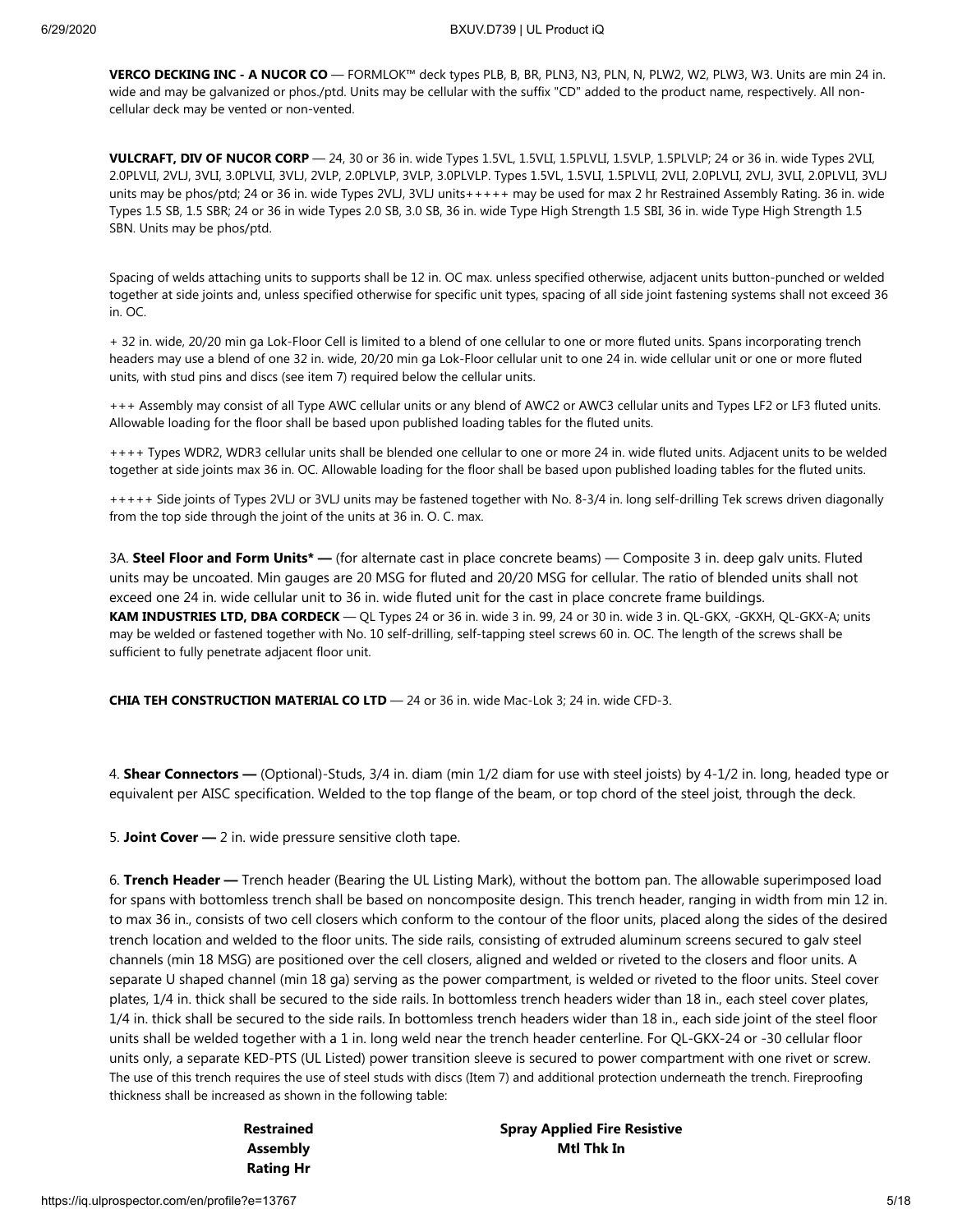|                 | <b>Crests</b> | <b>Valley</b> | <b>Flat Plate</b> |
|-----------------|---------------|---------------|-------------------|
| 1 <sub>hr</sub> | $1 - 3/16$    | 1             | $1+$              |
| $1 - 1/2$ hr    | $1 - 1/2$     | $1 - 1/4$     | $1 - 1/4$         |
| 2 hr            | $1 - 3/4*$    | $1 - 5/8*$    | $1 - 5/8*$        |
| 3 hr            | $2 - 1/4$     | $2 - 1/8$     | $2 - 1/8$         |

These thicknesses shall extend a min of 4 in. beyond the edges of the trench header.

+ When Spatterkote is used, for the **1 Hr Restrained Assembly Rating,** the thickness of the Spray-Applied Fire Resistive Materials on the flat plate shall be increased to 1-3/4 in. and the steel studs with discs (Item 7) may be omitted.

\* When Type AWC units are used, Spray-Applied Fire Resistive Materials thickness shall be 2 in. in the crests and 1-3/4 in on valleys and flat plates for 2 Hr Restrained Assembly Rating.

6A. **Trench Header —** (Not shown) — With bottom pan. (Bearing the UL Listing Mark). Optional and as an alternate to trench header without the bottom pan (Item No. 6), for 2 Hr or less assembly ratings. Housing constructed of steel with metal edge screeds. The thickness of Spray-Applied Fire Resistive Materials on floor units below this trench header is dependent on concrete unit weight as follows: (1) For concrete unit weight range of 105 to 112 pcf the required thickness of Spray-Applied Fire Resistive Materials is 1-1/8in. below the bottom plane of the units with flutes completely filled, except for 2 in. and 3 in. deep floor units, where thickness in flutes shall be 1-1/8 in. (2) For concrete unit weight of 112 pcf or higher and normal weight concrete the required thickness of Spray-Applied Fire Resistive Materials is 7/8 in. below the bottom plane of the units with flutes completely filled, except for 2 in. and 3 in. deep floor units, where thickness in flutes shall be 1-1/8 in. Types AWC, WDR2, WDR2-2, WDR3, WDR3-2 cellular units require the use of steel studs with discs (Item 7). The greater thickness of Spray-Applied Fire Resistive Materials below the trench header shall extend a min of 5 in. beyond the edges of the trench header.

6B. **Feeder Duct System —** (As an alternate to Items 6 or 6A). Consists of 3 in. deep, nom 24 in. wide, 20/18 MSG Type QL-WKM or QL-WKM-E cellular steel floor unit (feeder duct) and nom 24 by 24 in. junction boxes. The valley between the two cells of the feeder duct may or may not be covered by a steel plate to form a third cell. Feeder duct installed at the same elevation and perpendicular to 2 or 3 in. deep fluted and/or cellular steel floor units which are cantilevered from support beams on one or both sides of the feeder duct. The junction boxes consisting of extruded aluminum screeds, 18 galv steel outside flute closures, 16 galv steel compartment divider, and 0.21 in. thick steel cover plate are used at intersections of 2 or 3 in. cellular units and the feeder duct, where desired. Bottom tabs of the flute closures are fastened to the valleys of the 2 or 3 in. units and to the feeder duct with self-drilling tek fasteners, while the cover plate is retained in position by four latch clips, one near each corner of the plate. The height and the level of the aluminum screed are adjusted by four adjustment screws, two each on opposite sides. In between the junction boxes the ends of the 2 or 3 in. fluted and/or cellular units are covered with steel end closure angles tack-welded to the top of the units.

Welded wire fabric (Item 2) extends over the feeder duct between junction boxes. The allowable superimposed load for spans with the feeder duct system shall be based on noncomposite design. Steel studs with discs (Item 7) shall be welded to the underside of the feeder duct in two rows. The spacing between rows shall not exceed 22 in. OC and the spacing of studs in each row shall not exceed 24 in OC. The use of this feeder duct system requires additional protection underneath the feeder duct. Fireproofing thickness shall be increased to 1-3/4 in. for 2 Hr Restrained Assembly Rating and 1-1/2 in. for 1-1/2 Hr Restrained Assembly Rating. These thicknesses shall extend a min of 4 in. beyond the edge of the feeder duct.

**KAM INDUSTRIES LTD, DBA CORDECK** — 24 in. wide Type QL-WKM or WL-WKM-E.

6C. **Trench Header —** (Bearing the UL Listing Mark) with an intermittent bottom. The allowable superimposed load for spans with an intermittent bottom trench header shall be based on noncomposite design. The intermittent bottom trench header, with a max width of 36 in., consists of a horizontal closure plate (min 22 MSG) over the fluted deck sections at the desired trench header location and affixed to the floor units by welding or screws (No. 14 by 3/4 in. long self-tapping, self-drilling). The side rails consist of extruded aluminum screeds secured to galv steel channels (min 18 MSG), positioned over the edge of the horizontal closure plates, aligned, and welded to the cells and fluted floor units. A separate U-shaped galv steel channel (min 18 MSG), serving as the power compartment, is welded to the horizontal closure plates and floor units. Steel cover plates, 1/4 in. thick, shall be screw-attached to the side rails. For intermittent bottom trench headers wider than 24 in., each side joint of the steel floor units inside the trench header, shall be screwed together with No. 14 by 3/4 in. long, self-tapping, self-drilling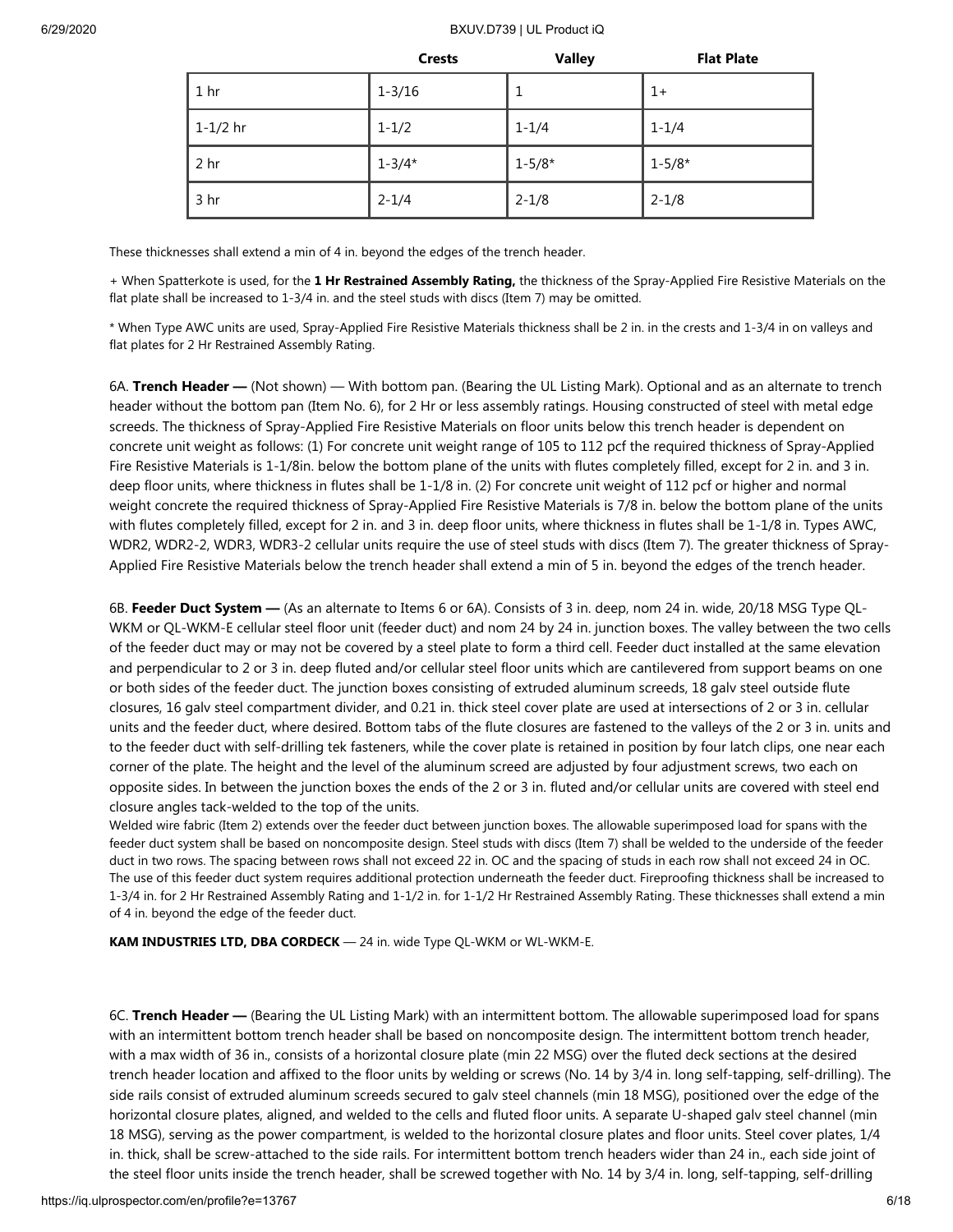steel screw or welded together with 1 in. long weld near the trench header centerline. This trench header requires the use of steel studs with discs (See Item 7) and additional protection underneath the trench. Fireproofing thickness for 24 in. wide intermittent bottom trench headers shall be increased to 1-1/8 in. in the crests and on the valleys and flat plates for the 1, 1- 1/2 or 2 Hr **Restrained Assembly Ratings** with normal weight or light weight concrete. Fireproofing thickness for 36 in. wide intermittent bottom trench headers shall be increased to 2 in. in the crest; 1-3/4 in. on valleys and flat plates for 2 Hr Restrained Assembly rating; 1-3/4 in. in the crest, 1-1/2 in. on valleys and flat plates for 1-1/2 H Restrained Assembly rating; 1- 1/2 in. in the crest, 1 in. on valleys and flat plates for 1 Hr Restrained Assembly rating with normal weight or lightweight concrete. These thicknesses shall extend a min of 4 in. beyond the edge of the trench header.

6D. **Trench Header —** (Bearing the UL Listing Mark) with an Intermittent Bottom Storage, max 36 in. width, for use with Mac-Way Cellular Units. A 16 in. length of the top hat-shaped cover of the Mac-Way Cellular Unit is cut away in the center of the trench header and each end of unit at the cut out is reinforced with 4 by 11 in., 16 ga. galv steel plate spot-welded to the top of each side compartment. The center 16 in. length of the center channel compartment is covered by a 16 ga. galv steel channel placed over and welded to the center channel compartment forming a box. The cover channel is also welded with a full length fillet weld to the top 4 X 11 in. reinforcing plates on the top cut ends of the unit.

A power compartment channel of 18 MSG galv steel is placed on top and perpendicular to the floor units and centered along the longitudinal centerline of the trench header. The channel is attached to the closure plates over the fluted units with tek screws and is tackwelded to the center compartment Cover channel of the cellular unit. The end closures over the fluted units are made from a min 22 ga. galv steel. The power compartment channel made from 18 MSG galv steel with adjustable sides, is centered along the longitudinal centerline of the trench header. The sides are adjusted to support the cover plate. The side-rail assemblies consist of aluminum extrusion, and 14 MSG min galv steel support. The parts of the side-rails are secured together by leveling screws at 36 in. OC max. The cover plates are 1/4 in. thick enameled steel secured to side-rails with No. 10-24 screws located 3 in. from ends and at 12 in. OC max along the length of the plates.

The trench header requires the use of steel studs with discs (See item 7) and additional protection underneath the trench. The spacing of the steel studs with discs shall be as specified in item 3 for Mac-Way cells. Fireproofing thicknesses under the intermittent bottom storage trench header for the various Restrained Assembly Ratings shall be as follows: 2 in. in the crest; 1-3/4 in. on valleys and flat plates for 2H Restrained Assembly rating; 1-3/4 in. in the crest; 1-1/2 in. on valleys and flat plates for 1-1/2 H Restrained Assembly rating; 1-1/2 in. in the crest; 1 in. on valleys and flat plates for 1H Restrained Assembly rating with normal weight or lightweight concrete. These thicknesses shall extend a min of 4 in. beyond the side edges of the trench header.

7. **Steel Studs With Discs —** The stud consists of No. 12 SWG steel wire, 1-3/8 in. long (2-1/8 in. long in 3 or 4 HR Restrained Assembly Rating) with one end welded to 1-3/16 in. diam, No. 28 MSG galv steel disc. The total number of studs shall avg at least one stud per 236 sq in. of cellular floor units beneath the trench header. The ends of the studs opposite the discs shall be welded to the cellular floor units in rows running parallel with the trench header. The distance between the outer rows of the studs and the edge of the trench header shall not exceed 4 in. The spacing between the rows shall not exceed 22 in. The spacing between studs in each row shall not exceed 24 in. When Type AWC cellular units are used, the total number of studs shall avg. at least one stud per 132 sq. in. of cellular floor units beneath the trench header. The ends of the studs opposite the discs shall be welded to the cellular floor units in rows running parallel with the trench header. The distance between the outer rows of the studs and the edge of the trench header shall not exceed 2 in. The spacing between the rows shall not exceed 8- 1/2 in. The spacing between studs in each row shall not exceed 16-3/4 in.

When 24 in. wide Type WDR2, WDR2-2, WDR3 or WDR3-2 cellular units are used, the total number of studs shall avg. at least one stud per 172 sq. in. of cellular floor units beneath the trench header. The ends of the studs opposite the discs shall be welded to the floor units in rows running parallel with the trench header. The distance between the outer rows of the studs and the edge of the trench header shall not exceed 4 in. The spacing between studs in each row shall not exceed 18 in.

8. **Spray-Applied Fire Resistive Materials\* —** Applied by mixing with water and spraying to steel surfaces which must be clean and free of dirt, loose scale and oil. When steel deck is used, the area between the steel deck and the beams top flange shall be filled. Min avg and min ind density of 15/14 pcf respectively. Min avg and min ind density of 22/19 pcf respectively for Types Z-106, Z-106/G, and Z-106/HY. Min avg and min ind density of 40/36 pcf respectively for Z-146. Min avg and min ind density of 19/18 pcf respectively for Types 7GP and 7HD. Application to steel deck with Z-146 requires the installation of expanded metal lath. See Item 11B. For method of density determination, refer to Design Information Section. Types 4, 5GP, 5AR, 5GP/AR, 5EF/AR, 5MD/AR, 7GP, 7HD, 8GP, 9GP may be used only in general floor areas without concrete penetrations with all fluted steel floor units or blends consisting of one or more fluted units to one 24 in. wide max cellular unit, 1-1/2 or 3 in. deep, with cells spaced approx 6 and 8 in. respectively. Type Z-106 may be used only in general floor areas without concrete penetrations with all fluted steel floor units. Use of a spatter coat Types DK, DK2, DK3, SK-1 or SK-III is required on all cellular units with flat plate on the bottom, optional on other steel surfaces. When Type WDR2, WDR2-2, WDR3 or WDR3-2 cellular units are blended with fluted units under a trench header, Types DK, DK2, DK3, SK-1 or SK-III is also required on fluted units. Thickness of the spatter coat is included in the total thickness of the protection material.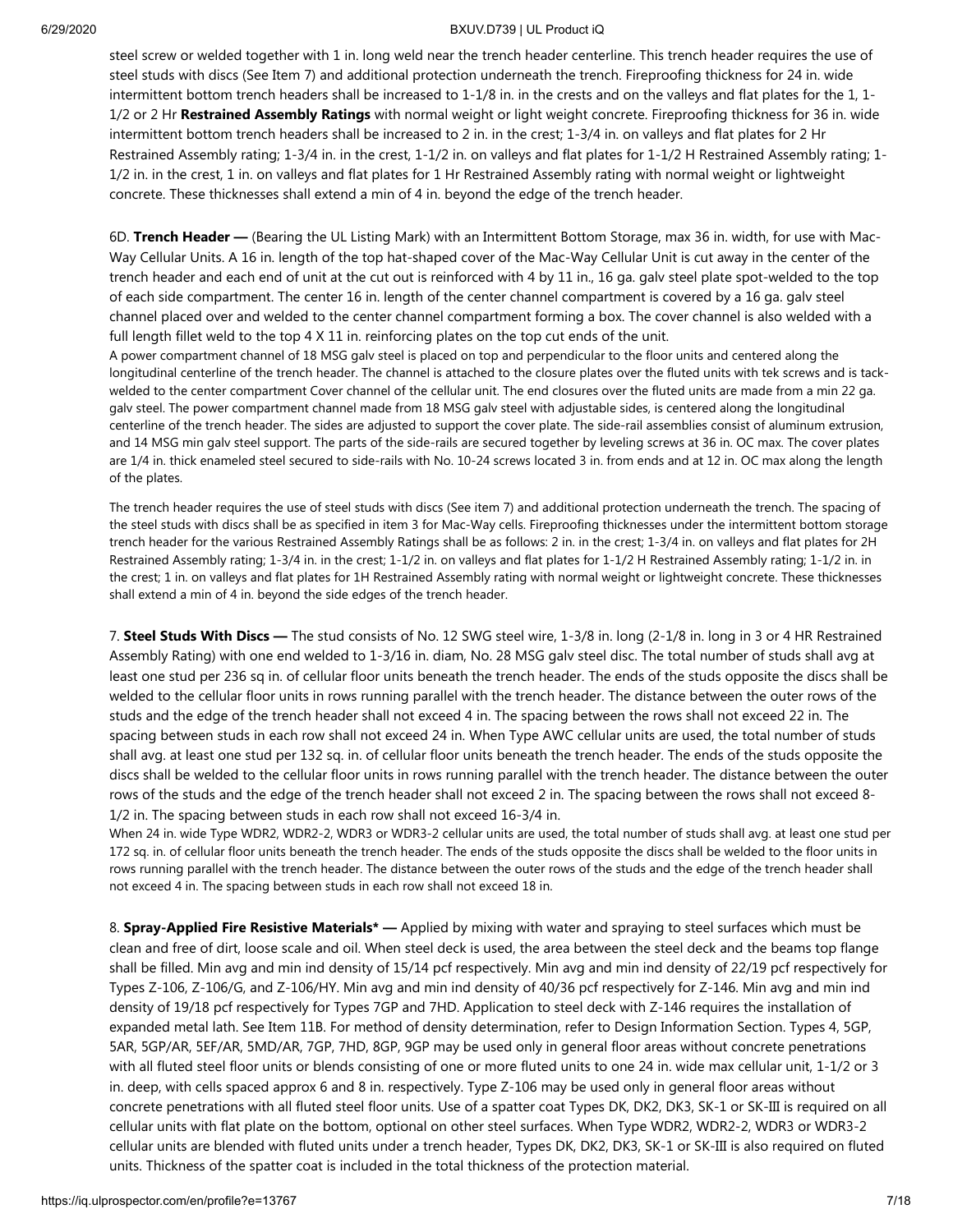The thicknesses of material required on the steel beam for the various Unrestrained Beam Ratings and Restrained Assembly Ratings are shown in the following table:

| <b>Min Beam</b><br><b>Size</b> | Concrete<br><b>Type</b> | <b>Min Thk</b><br>In. | <b>Unrestrained</b><br><b>Beam</b><br><b>Rating Hr</b> | <b>Restrained</b><br><b>Assembly</b><br><b>Rating Hr</b> |
|--------------------------------|-------------------------|-----------------------|--------------------------------------------------------|----------------------------------------------------------|
| W8X28                          | LW or NW                | 1/2(a)                | $1*$                                                   | 1, $1 - 1/2$ or 2                                        |
| W6X12                          | LW or NW                | 3/4(a)                | $1*$                                                   | 1, $1 - 1/2$ or 2                                        |
| W8X28                          | <b>NW</b>               | 3/4                   | $1 - 1/2*$                                             | 1, $1 - \frac{1}{2}$ , 2 or 3                            |
| W8X28                          | LW.                     | 7/8                   | $1 - 1/2*$                                             | $1, 1 - 1/2, 2$ or 3                                     |
| W8X28                          | <b>NW</b>               | 7/8                   | $2^*$                                                  | 1, 1-1/2, 2, 3 or 4                                      |
| W8X28                          | LW                      | 1                     | $2^*$                                                  | 1, 1-1/2, 2, 3 or 4                                      |
| W8X28                          | <b>NW</b>               | $1 - 1/4$             | $3*$                                                   | 1, 1-1/2, 2, 3 or 4                                      |
| W8X28                          | LW.                     | $1 - 9/16$            | $3*$                                                   | 1, 1-1/2, 2, 3 or 4                                      |
| W8X28                          | LW or NW                | $\overline{2}$        | 4                                                      | 1, 1-1/2, 2, 3 or 4                                      |

\*When Type AWC cellular units are used, max. 1 hr. Unrestrained Beam Rating.

(a)Type AWC units for use only with NW concrete with 3/4 in. protection on W8x28 beam and 1 in. protection on W6x12 beam.

The thickness of material required on the steel joist for the various ratings are shown in the following table:

| <b>Restrained</b><br><b>Assembly</b><br><b>Rating Hr</b> | <b>Unrestrained</b><br><b>Beam Rating Hr</b> | <b>Type of</b><br>Concrete<br><b>Slab</b> | <b>Spray Applied</b><br><b>Fire Resistive</b><br>Mtl Thkns In.<br><b>Joist &amp; Bridging</b> |
|----------------------------------------------------------|----------------------------------------------|-------------------------------------------|-----------------------------------------------------------------------------------------------|
|                                                          | 1                                            | NW or LW                                  | $1 - 1/8$                                                                                     |
| $1 - 1/2$                                                | $1 - 1/2$                                    | NW or LW                                  | $1 - 1/2$                                                                                     |
| $\mathcal{P}$                                            | $2+$                                         | $NW+$                                     | $1 - 1/2$                                                                                     |
| 2                                                        | 2                                            | NW or LW                                  | $2 - 1/4$                                                                                     |
| 3                                                        | 3                                            | NW or LW                                  | $2 - 7/8$                                                                                     |

+ Maximum joist spacing is limited to 3 ft-6 in..

For the general floor area without trench headers or electrical inserts, the following thicknesses of material are required on the steel floor units for the various Restrained and Unrestrained Assembly Ratings when steel beams are used:

| <b>Restrained</b>                   | Unrestrained                     | <b>Min Required</b><br><b>Unrestrained</b> |               | Min Thk in    |                      |
|-------------------------------------|----------------------------------|--------------------------------------------|---------------|---------------|----------------------|
| <b>Assembly</b><br><b>Rating Hr</b> | <b>Assembly</b><br>Rating Hr (a) | Beam<br><b>Rating Hr</b>                   | <b>Crests</b> | <b>Valley</b> | Flat<br><b>Plate</b> |
| 1(b)                                | $\Omega$                         | 1                                          | $\Omega$      | $\Omega$      | $\Omega$             |
| 1, 1-1/2 or 2                       | 1, $1-1/2$ or $2(e)$             | 1, 1-1/2 or 2                              | 3/8(c)        | 3/8           | 3/8                  |
| 3                                   | $1-1/2$ , 2 or $3(e)$            | $1-1/2$ , 2 or 3                           | 11/16         | 1/2           | 1/2                  |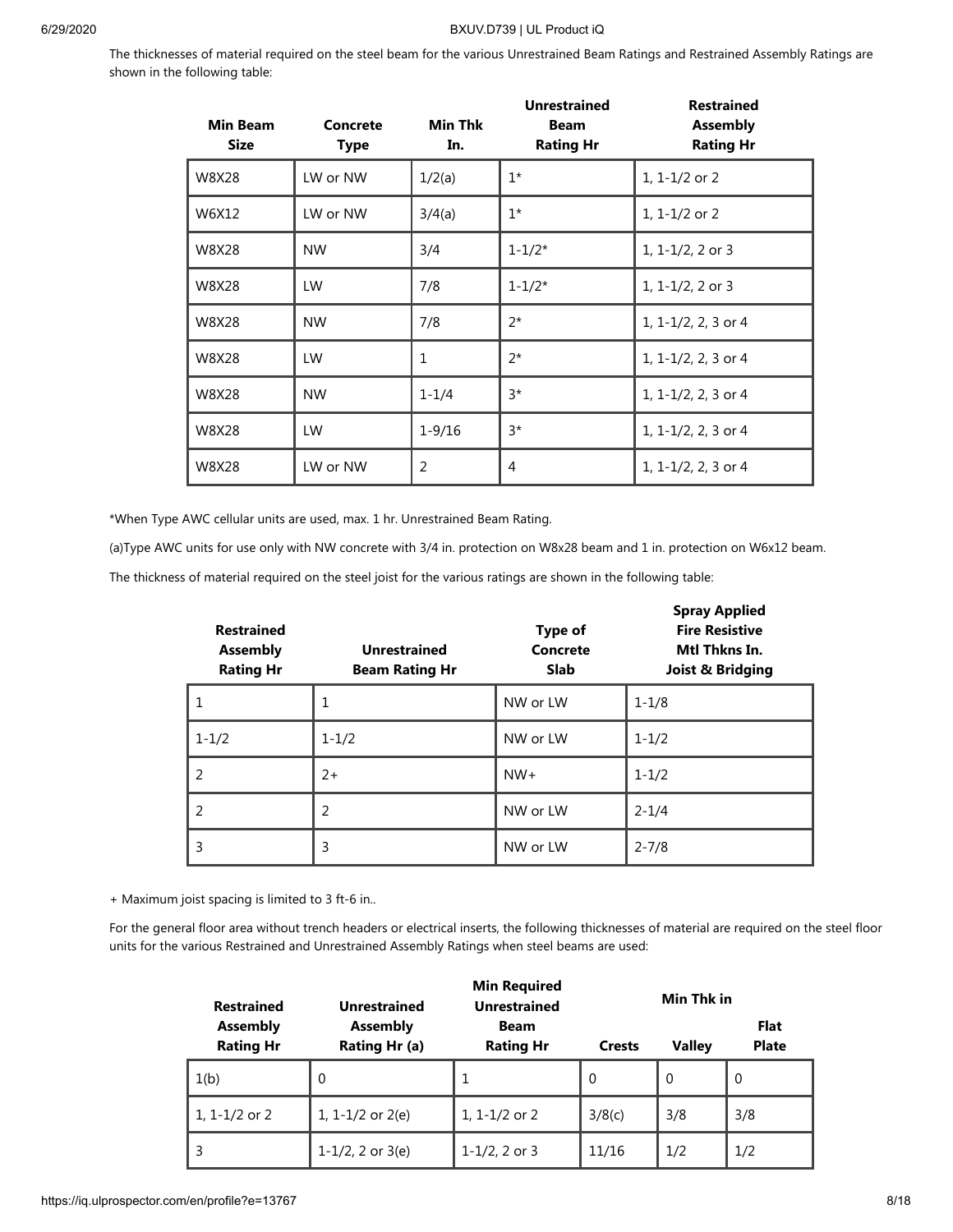| $\overline{4}$ | 2, 3 or $4(b)$    | 2, 3 or 4 | $1 - 1/2$  | $1 - 1/8$ |              |
|----------------|-------------------|-----------|------------|-----------|--------------|
| 4              | 2, 3 or $4(f)$    | 2, 3 or 4 | $1 - 7/16$ | 13/16     |              |
| 4              | 2, 3 or $4(g)(h)$ | 2, 3 or 4 |            |           | $1 - 1/8(j)$ |
| 4              | 2, 3 or $4(g)(i)$ | 2, 3 or 4 |            |           | 13/16(j)     |

(a)See above beam thicknesses for applicable Unrestrained Assembly and Unrestrained Beam Ratings.

(b)Floor constructed of lightweight concrete only.

(c)Min thickness of 1/2 in. is required in crests of 1-1/2 in. deep fluted units for the **2 Hr. Restrained Assembly Rating.**

(e)When Type AWC units are used the max **Unrestrained Assembly Rating** is 1 hr.

(f)Floor constructed of normal weight concrete only.

(g)Floor constructed of normal or light weight concrete.

(h)Steel floor unit depth of 2 in.

(i)Steel floor unit depth of 3 in.

(j)Steel studs with discs, as specified in Item 7, are required.

+For 2 Hr. Restrained Assembly Rating, the required thickness of protection material on Type AWC units is 1/2 in.

For the general floor area under a trench header, the following thickness of materials are required on the steel floor units for the various Restrainded and Unrestrained Assembly Ratings when steel beams are used:

| <b>Restrained</b><br><b>Assembly</b> | <b>Unrestrained</b><br><b>Assembly</b> | <b>Steel</b><br><b>Floor Unit</b> | Type of<br>Concrete |               | Min Thk, in   |                   |
|--------------------------------------|----------------------------------------|-----------------------------------|---------------------|---------------|---------------|-------------------|
| Rating, Hr                           | Rating, Hr (a)                         | Depth, In.                        | <b>Slab</b>         | <b>Crests</b> | <b>Valley</b> | <b>Flat Plate</b> |
| 4                                    | 2, 3 or 4                              |                                   | <b>NW</b>           |               |               | $1-9/16$ (a)      |
| 4                                    | 2, 3 or 4                              |                                   | <b>NW</b>           |               |               | $1 - 1/2$ (a)     |

(a)Steel studs with discs, as specified in Item 7, are required.

**ARABIAN VERMICULITE INDUSTRIES** — Types MK-6/CBF, -6/ED, -6/HY, -6/HB, -6s, MK-10 HB, MK-10 HB Extended Set, SK-3, Sonophone-1, Sonophone-5, Sonophone-35 , Z-106, Z-106/G, Z-146 investigated for exterior use.

**GCP KOREA INC** — Types MK-6/CBF, MK-6/ED, MK-6/HY, MK-6/HB, MK-6s, MK-10 HB, MK-10 HB Extended Set, SK-3, Z-106, Z106/HY, Z-106/G, Z-146 investigated for exterior use.

**PYROK INC** — Type LD.

**SOUTHWEST FIREPROOFING PRODUCTS CO** — Types 4, 5, 5EF, 5GP, 5AR, 5GP/AR, 5EF/AR, 5MD/AR, 5MD, 7GP, 7HD, 8EF, 8GP, 8MD, 9EF, 9GP, 9MD, DK, DK2, DK3.

**GCP APPLIED TECHNOLOGIES INC** — Types MK-6/HY, MK-10 HB, MK-10 HB Extended Set, MK-6/HB, MK-6s, RG, SK-3, Z-106, Z106/HY, Z-106/G, Z-146 investigated for exterior use.

9. **Electrical Inserts —** (Not shown) — Preset and after set electrical inserts Classified as **Outlet Boxes and Fittings Classified for Fire Resistance** \*. Unless specified otherwise for a particular preset electrical insert type, the spacing of the preset electrical inserts shall be not less than 24 in. on center along cellular steel floor units with not more than one preset electrical insert in each 4 sq ft of floor area. The required thickness of Spray-Applied Fire Resistive Materials on the steel floor units with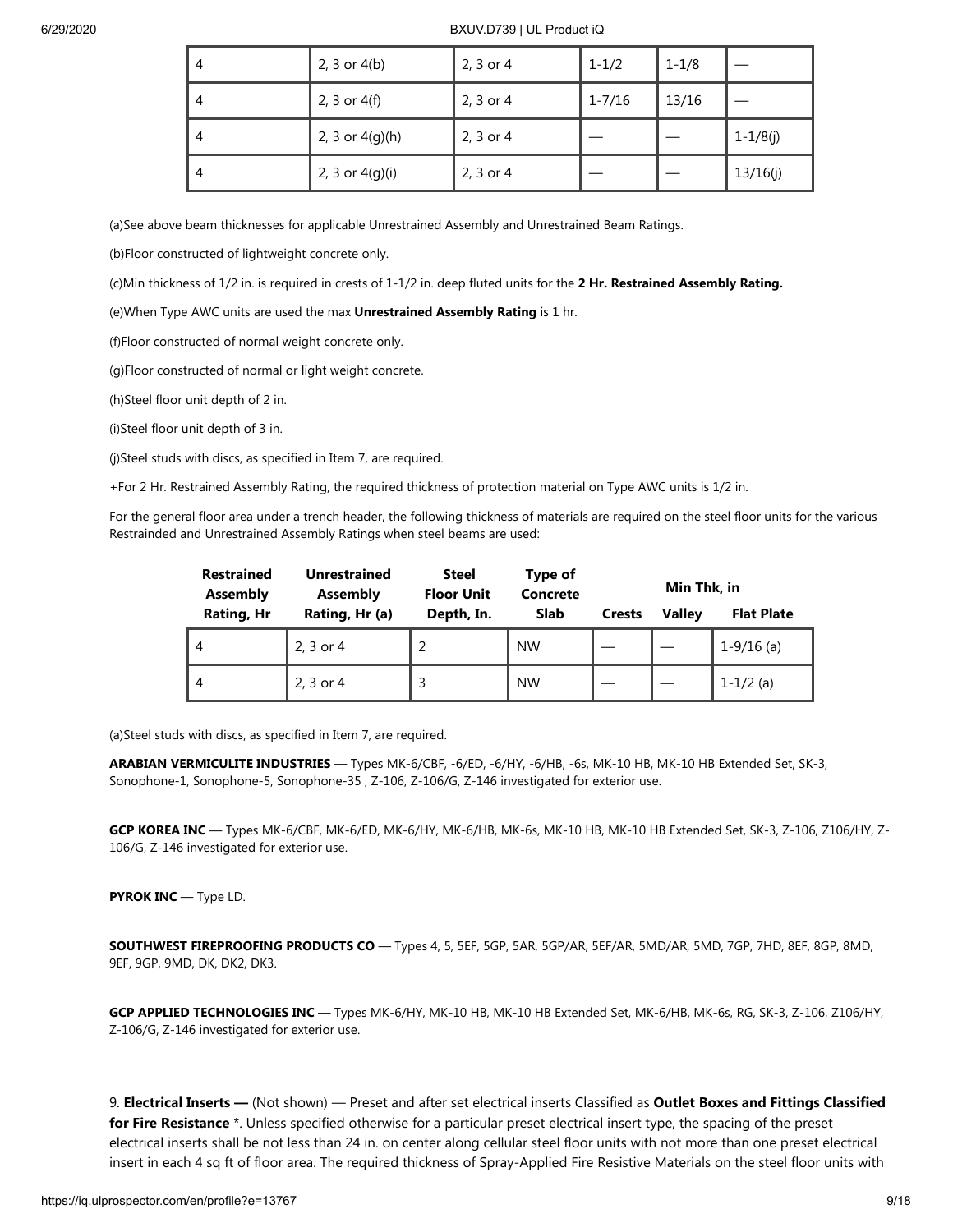inserts shall be sprayed the entire length and width of the units between supports and shall extend beyond the edge of inserts onto adjacent floor units for a minimum horizontal width of 12 in. In floor spans (between supports) containing electrical inserts, the entire floor span (fluted and cellular steel floor units) must be sprayed with a minimum 3/8 in. thickness of Spray-Applied Fire Resistive Materials.

(1) **KAM INDUSTRIES LTD, DBA CORDECK** Inserts. (Tapmate III-FN, III-EAFN, III-EAFN-FC1; Series KEC).

Installed per accompanying installation instructions over factory-punched holes in QL-AKD or QL-WKD floor units. Inserts are used in the pre-active, active, or abandoned condition. Required spray-applied resistive material thicknesses on floor units with inserts are:

|                            |                      | <b>Min Spray Applied</b><br><b>Fire Resistive Mtl</b> | <b>Restrained</b><br><b>Assembly</b> |
|----------------------------|----------------------|-------------------------------------------------------|--------------------------------------|
| <b>Floor Unit Type</b>     | <b>Concrete Type</b> | Thk In.                                               | <b>Rating Hr</b>                     |
| (Tapmate III-FN, III-EAFN) |                      |                                                       |                                      |
| QL-AKD, -WKD               | <b>NW</b>            | 3/8                                                   | 1                                    |
| QL-AKD, -WKD               | LW                   | 5/8                                                   | 1                                    |
| QL-AKD, -WKD               | <b>NW</b>            | 1/2                                                   | $1 - 1/2, 2$                         |
| QL-WKD                     | LW                   | 13/16                                                 | $1 - 1/2,2$                          |
| QL-AKD, -WKD               | <b>NW</b>            | 3/4                                                   | 3                                    |
| (Tamate III-EAFN-FC1)      |                      |                                                       |                                      |
| QL-WKD                     | <b>NW</b>            | 1/2                                                   | 2                                    |

The hole cut in insert cover for passage of wires shall be no more than 1/8 in. larger diam than the wire. For abandonment of Tapmate inserts, see installation instructions. Abandonment of Tapmate III-FN requires use of KEC-PC insert cover with no holes in it. Abandonment of Tapmate III— EAFN requires use of KEC-PC5 insert cover with no holes in it and use of KEC-PC6 insert cover in lieu of either KEC-PC12 or -PC13 insert cover.

The Tapmate III insert may use KEB-HP-1; Series KEC outlet box fittings with the same hourly rating and fireproofing thicknesses as specified for the Tapmate III-EAFN electrical inserts.

#### **(Tapmate II, II-EA, II-FN, II-EAFN)**

Installed per accompanying installation instructions over factory-punched holes in QL-AKX or QL-WKX floor units. Inserts are used in the pre-active, active or abandoned condition. Required Spray-Applied Fire Resistive Materials thicknesses on floor units with inserts are:

|                        |                      | <b>Min Spray Applied</b><br><b>Fire Resistive Mtl</b> | <b>Restrained</b><br><b>Assembly</b> |
|------------------------|----------------------|-------------------------------------------------------|--------------------------------------|
| <b>Floor Unit Type</b> | <b>Concrete Type</b> | Thk In.                                               | <b>Rating Hr</b>                     |
| (Tapmate II or II-EA)  |                      |                                                       |                                      |
| QL-AKX                 | <b>NW</b>            | 9/16                                                  | $\mathbf{1}$                         |
| <b>QL-AKX</b>          | LW                   | 5/8                                                   | 1                                    |
| QL-AKX, -WKX           | LW or NW             | 1/2                                                   | 1                                    |
| QL-AKX, -WKX           | <b>NW</b>            | 11/16                                                 | 11/2                                 |
| QL-AKX, -WKX           | <b>NW</b>            | 7/8                                                   | $\overline{2}$                       |
| <b>QL-AKX</b>          | LW                   | 7/8                                                   | $1 - 1/2$ or 2                       |
| QL-WKX                 | LW                   | 3/4                                                   | $1 - 1/2$ or 2                       |
| <b>QL-AKX</b>          | <b>NW</b>            | $1 - 1/4$                                             | 3                                    |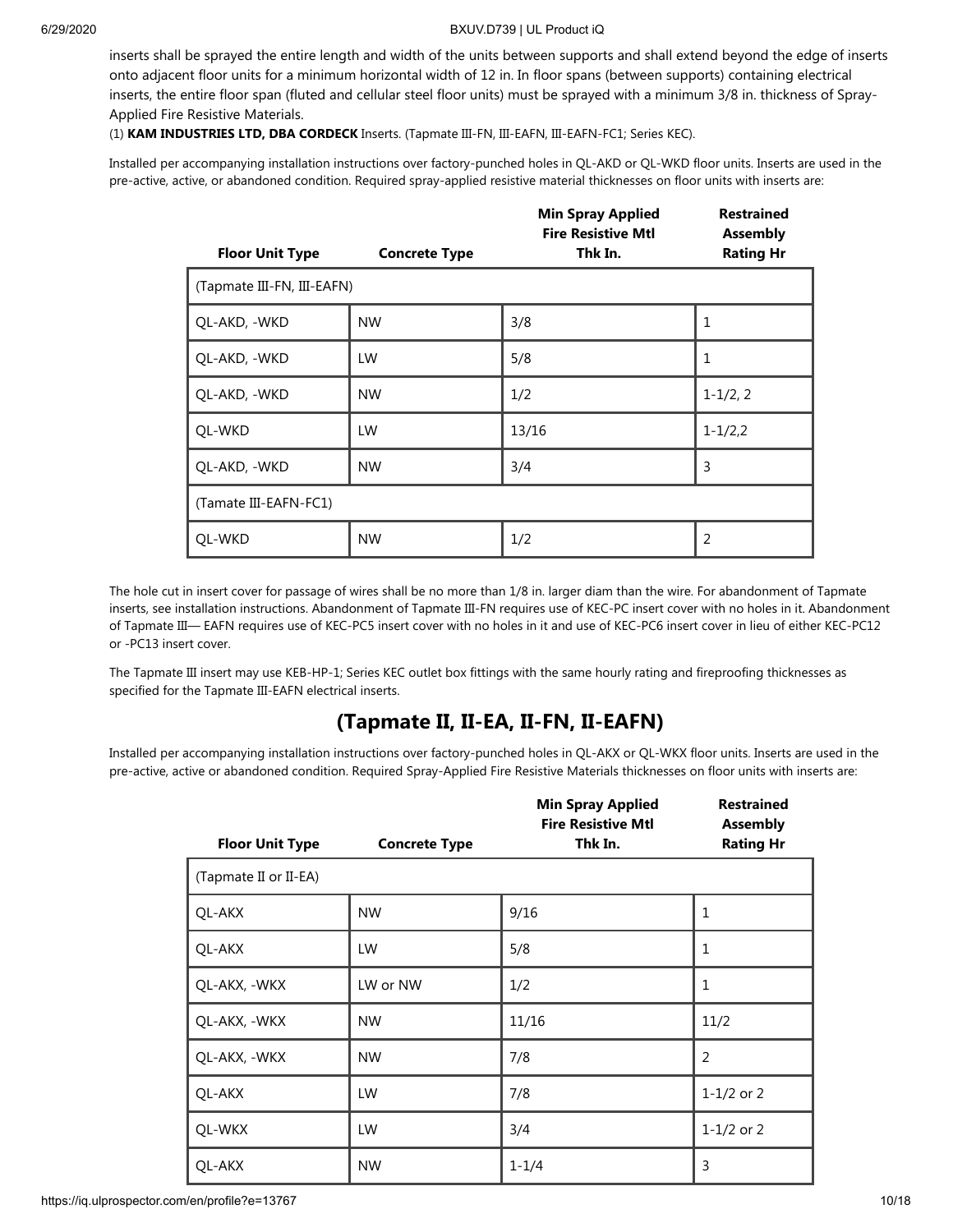| <b>QL-AKX</b> | LW                         | $1 - 1/2$   | 3                |  |  |
|---------------|----------------------------|-------------|------------------|--|--|
| QL-WKX        | <b>NW</b>                  | $1 - 13/16$ | 3                |  |  |
| QL-WKX        | LW                         | $1 - 3/8$   | 3                |  |  |
|               | (Tapmate II-FN or II-EAFN) |             |                  |  |  |
| QL-AKX, -WKX  | <b>NW</b>                  | 3/8         | $\mathbf{1}$     |  |  |
| QL-AKX, -WKX  | LW                         | 1/2         | $\mathbf{1}$     |  |  |
| QL-AKX, -WKX  | <b>NW</b>                  | 1/2         | $1 - 1/2$ or $2$ |  |  |
| QL-WKX        | LW                         | 3/4         | $1 - 1/2$ or 2   |  |  |
| QL-AKX, -WKX  | <b>NW</b>                  | 3/4         | 3                |  |  |

The hole cut in insert cover for passage of wires shall be no more than 1/8 in. larger diam than the wire. For abandonment of Tapmate inserts, see installation instructions.

### **(Tapmate II-EAFN-FC1)**

The Tapmate II-FN insert may use KEB-HP-1 outlet box fittings in lieu of the KEB-PC flush cover fittings.

Installed per accompanying installation instructions over factory-punched holes in QL-WKX floor units. Inserts are used in the pre-active, active, or abandoned condition. Required cementitious material thicknesses on floor units with inserts are:

| <b>Floor Unit Type</b> | <b>Concrete Type</b> | <b>Min Spray Applied</b><br><b>Fire Resistive Mtl</b><br>Thk In. | <b>Restrained</b><br><b>Assembly</b><br><b>Rating Hr</b> |
|------------------------|----------------------|------------------------------------------------------------------|----------------------------------------------------------|
| OL-WKX                 | <b>NW</b>            | 3/8                                                              |                                                          |
| QL-WKX                 | <b>NW</b>            | 1/2                                                              | 1-1/2 or 2                                               |

For abandonment see installation instructions. Abandonment requires use of KEB-PC or -PCL insert cover with no holes in it (for all Tapmate inserts), or an abandonment plate for Tapmate II only, or a KEB-PC2 or -PC2-A1 abandonment cover for Tapmate II-EA and II-EAFN only.

### **(Tapmate IV, IV-EA, IV-H, IV-H-M, IV-S)**

Installed per accompanying installation instructions over factory-punched holes in QL-GKX-24 or -30 floor units. Inserts are used in the preactive, active or abandoned condition. Required spray-applied resistive material thicknesses on floor units with inserts are:

| <b>Restrained</b><br><b>Assembly</b><br><b>Rating, Hr</b> | <b>Floor</b><br>Unit<br><b>Type</b> | <b>Concrete</b><br><b>Type</b> | <b>Min Spray Applied</b><br><b>Fire Resistive Mtl</b><br>Thk In. |  |  |
|-----------------------------------------------------------|-------------------------------------|--------------------------------|------------------------------------------------------------------|--|--|
| (Tapmate IV, IV-H, IV-H-M, IV-S)                          |                                     |                                |                                                                  |  |  |
| $\mathbf{1}$                                              | QL-GKX                              | NW, LW                         | 3/8                                                              |  |  |
| $1 - 1/2$                                                 | QL-GKX                              | <b>NW</b>                      | 1/2                                                              |  |  |
| $1 - 1/2$                                                 | QL-GKX                              | LW                             | 9/16                                                             |  |  |
| $\overline{2}$                                            | QL-GKX                              | <b>NW</b>                      | 5/8                                                              |  |  |
| 2                                                         | QL-GKX                              | LW                             | 3/4                                                              |  |  |
| 3                                                         | QL-GKX                              | <b>NW</b>                      | $1 - 1/4$                                                        |  |  |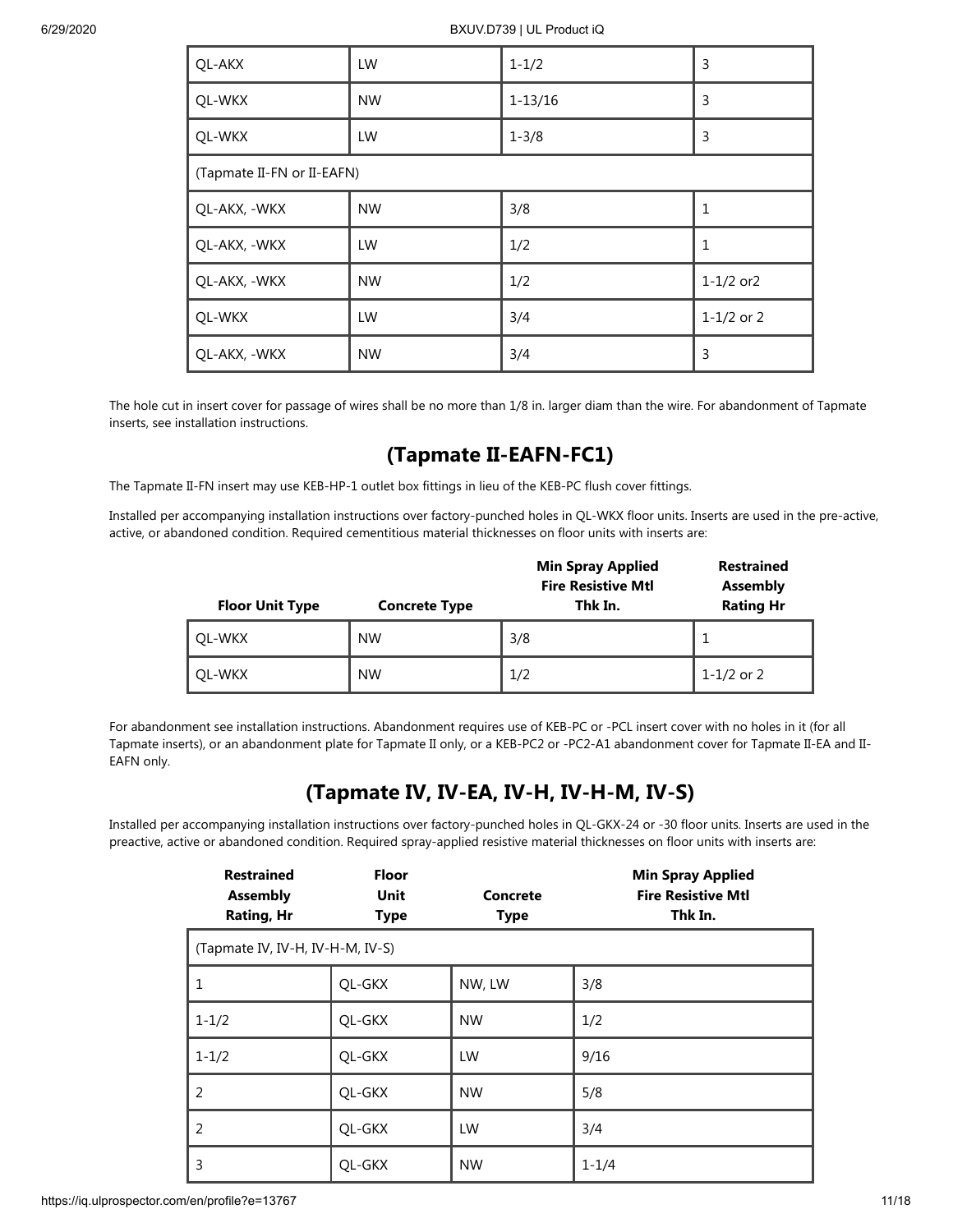| 3               | QL-GKX | LW        | $1 - 1/2$   |
|-----------------|--------|-----------|-------------|
| (Tapmate V)     |        |           |             |
| $\mathbf{1}$    | QL-GKX | NW, LW    | 3/8         |
| $1 - 1/2$       | QL-GKX | NW, LW    | 1/2         |
| $\overline{2}$  | QL-GKX | NW, LW    | 5/8         |
| 3               | QL-GKX | NW, LW    | $\mathbf 1$ |
| (Tapmate IV-EA) |        |           |             |
| $\mathbf{1}$    | QL-GKX | NW, LW    | 1/2         |
|                 |        |           |             |
| $1 - 1/2$       | QL-GKX | <b>NW</b> | 9/16        |
| $1 - 1/2$       | QL-GKX | LW        | 5/8         |
| $\overline{2}$  | QL-GKX | <b>NW</b> | 3/4         |

The holes cut in insert cover for passage of wires shall be no more than 1/8 in. larger diameter than the wire. For abandonment of inserts see installation instructions.

Type KED-HP-1 outlet box fittings may be used with Tapmate IV box assemblies or in lieu of Tapmate IV or IV-EA fittings with the same hourly ratings, insert spacings and protection material thicknesses as specified for the above electrical inserts.

#### **(Tapmate IV, IV-FN-S, IV-FN-H, IV-EAFN)**

Installed per accompanying installation instructions over factory-punched holes in QL-GKX-24 or -30 floor units. Inserts are used in the preactive, active or abandoned condition. Required spray-applied resistive material thicknesses on floor units with inserts are:

| <b>Restrained</b><br><b>Assembly</b><br><b>Rating, Hr</b> | <b>Floor</b><br>Unit<br><b>Type</b> | <b>Concrete</b><br><b>Type</b> | <b>Min Spray Applied</b><br><b>Fire Resistive Mtl</b><br>Thk In. |
|-----------------------------------------------------------|-------------------------------------|--------------------------------|------------------------------------------------------------------|
| (Tapmate IV-FN-S, IV-FN-H, IV-EAFN)                       |                                     |                                |                                                                  |
| $\mathbf{1}$                                              | QL-GKX                              | LW or NW                       | 3/8                                                              |
| $1 - 1/2$                                                 | QL-GKX                              | <b>NW</b>                      | 1/2                                                              |
| $1 - 1/2$                                                 | QL-GKX                              | LW                             | 5/8                                                              |
| 2                                                         | QL-GKX                              | <b>NW</b>                      | 1/2                                                              |
| $\overline{2}$                                            | QL-GKX                              | LW                             | 13/16                                                            |
| 3                                                         | QL-GKX                              | <b>NW</b>                      | 3/4                                                              |

Type KED-HP-1 outlet box fittings may be used with Tapmate IV box assemblies or in lieu of Tapmate IV-FN-S, -IV-FN-H -IV-EAFN fittings with the same hourly ratings and protection material thicknesses as specified for the above electrical inserts.

The hole cut in insert cover for passage of wires shall be no more than 1/8 in. larger diameter than the wire. For abandonment see installation instructions.

### **(Tapmate KED-MSA Multi-Service After set Inserts)**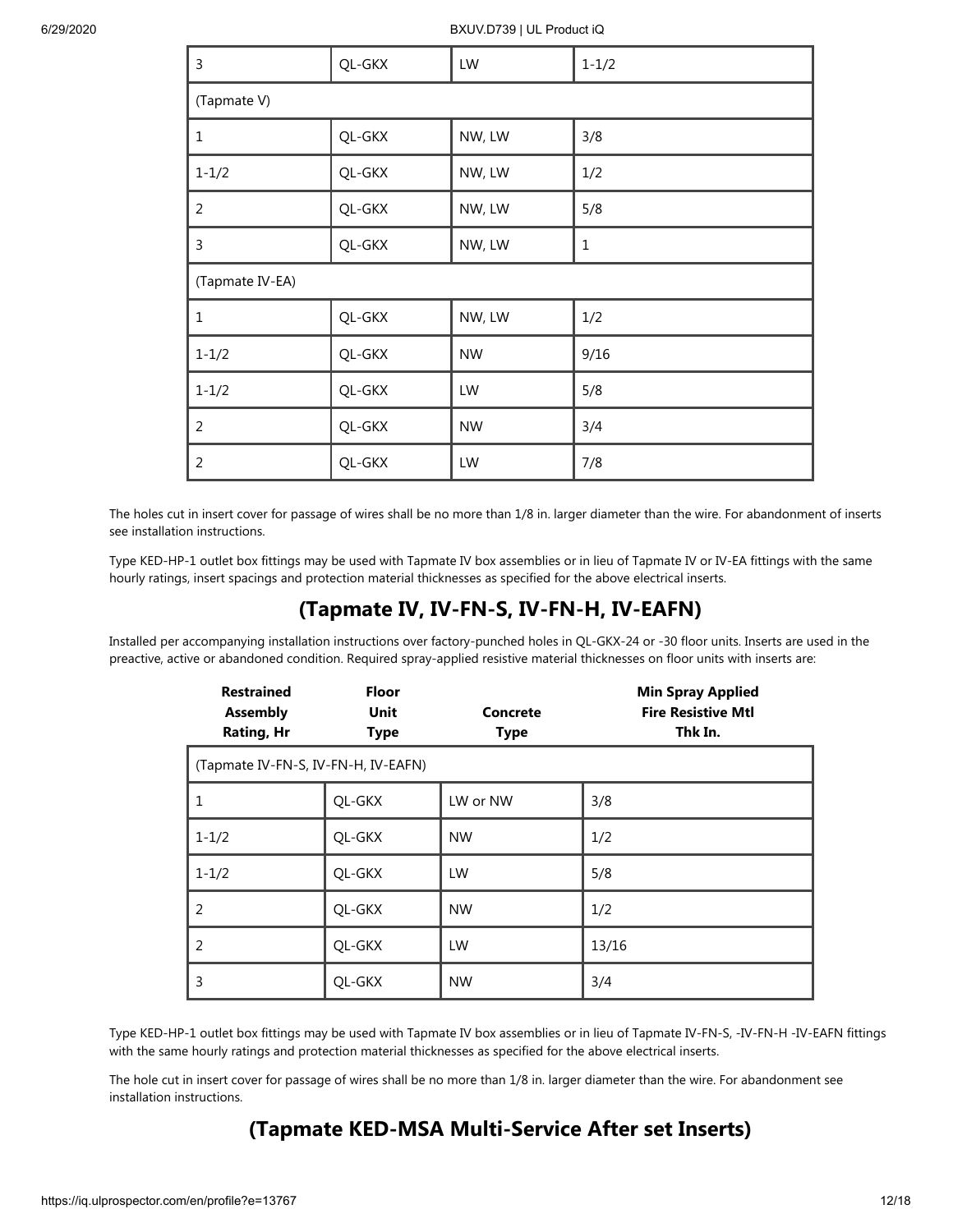Installed per accompanying installation instructions in core-drilled holes over QL-GKX-24 or 30 steel floor units. Spacing of after set inserts shall be not more than one insert per each 7-1/2 sq ft of floor area with not less than 25-1/2 in. between edges of adjacent after set inserts. After set inserts may be installed with either the flip lid plastic cover (KEC-PC3, PC4 & PC5 components) or the Deluxe Cover (KED-NAC type). Required Spray-Applied Fire Resistive Materials thicknesses of steel floor units with inserts are tabulated below:

| <b>Restrained</b><br><b>Assembly</b><br><b>Rating Hr</b> | <b>Floor Unit</b><br><b>Type</b> | Concrete<br><b>Type</b> | Min<br><b>Spray Applied</b><br><b>Fire Resistive Mtl</b><br>Thkns In. |
|----------------------------------------------------------|----------------------------------|-------------------------|-----------------------------------------------------------------------|
| $\mathbf{1}$                                             | QL-GKX                           | NW, LW                  | 3/8                                                                   |
| $1 - 1/2$                                                | QL-GKX                           | <b>NW</b>               | 1/2                                                                   |
| $1 - 1/2$                                                | QL-GKX                           | LW                      | 9/16                                                                  |
| 2                                                        | QL-GKX                           | <b>NW</b>               | 5/8                                                                   |
| 2                                                        | QL-GKX                           | LW                      | 3/4                                                                   |
| 3                                                        | QL-GKX                           | <b>NW</b>               | $1 - 1/4$                                                             |
| 3                                                        | QL-GKX                           | LW                      | $1 - 1/2$                                                             |

**KAM INDUSTRIES LTD, DBA CORDECK** — Tapmate II, II-EA, II-FN, II-EAFN, II-EAFN-FC1; Series KEB. Tapmate III-FN, III-EAFN, III-EAFN-FC1; Series KEC. Tapmate IV, IV-EA, IV-EAFN, IV-FN-S, IV-FN-H, IV-H, IV-H-M, IV-S; Series KED. Tapmate KED-MSA

The following activated versions of Tapmate IV inserts may be installed with either the flip lip plastic cover (KEC-PC3, PC4 and PC5 components) or the Deluxe Cover (KED-NAC): Tapmates IV-S, IV-H, IV-H-M, IV-FN-S, IV-FN-H.

Only those Tapmate II, III or IV inserts having an FN suffix are required to contain the neoprene pad and then only in the activated stage.

(2) **United Steel Deck, Inc.** Inserts.

### **(Type 325 Preset Insert with Activation Fittings Types I, III, V, VI, or VII).**

#### **(Type 325-M1 and Type 325-M2 Preset Inserts with Activation Fitting Type X).**

Installed per accompanying installation instructions over factory punched holes in Type AWC2 or AWC3 floor units. May be used for max 2 hr Restrained Assembly Rating only. For use with 12 or 24 in. wide AWC2 or AWC3 units. The holes cut in the insert cover for passage of wires shall be no more than 1/8 in. larger diam than the wire. For abandonment of insert see installation instructions.

Required Spray-Applied Fire Resistive Materials thickness on AWC2 or AWC3 units depends on the type of activation fitting and the hourly ratings, as follows:

| <b>Type of</b><br><b>Activation</b><br><b>Fitting</b> | <b>Restrained</b><br><b>Assembly</b><br><b>Rating Hr</b> | <b>Min Spray Applied Fire</b><br><b>Resistive Mtl</b><br>Thk In. |
|-------------------------------------------------------|----------------------------------------------------------|------------------------------------------------------------------|
| I, VI, VII or X                                       | 1, $1 - 1/2$ or 2                                        | 1/2                                                              |
| III or $V$                                            | $1$ or $1-1/2$                                           | 1/2                                                              |
| V                                                     | 2                                                        | 5/8                                                              |
| Ш                                                     | 2                                                        | 11/16                                                            |

#### **(Type 325 preset insert with Activation Fittings Types I, III, V, VI or VII)**

Required Spray-Applied Fire Resistive Materials thickness on AWC2 or AWC3 units for the 3 hour rating depends on the type of activation fitting as follows: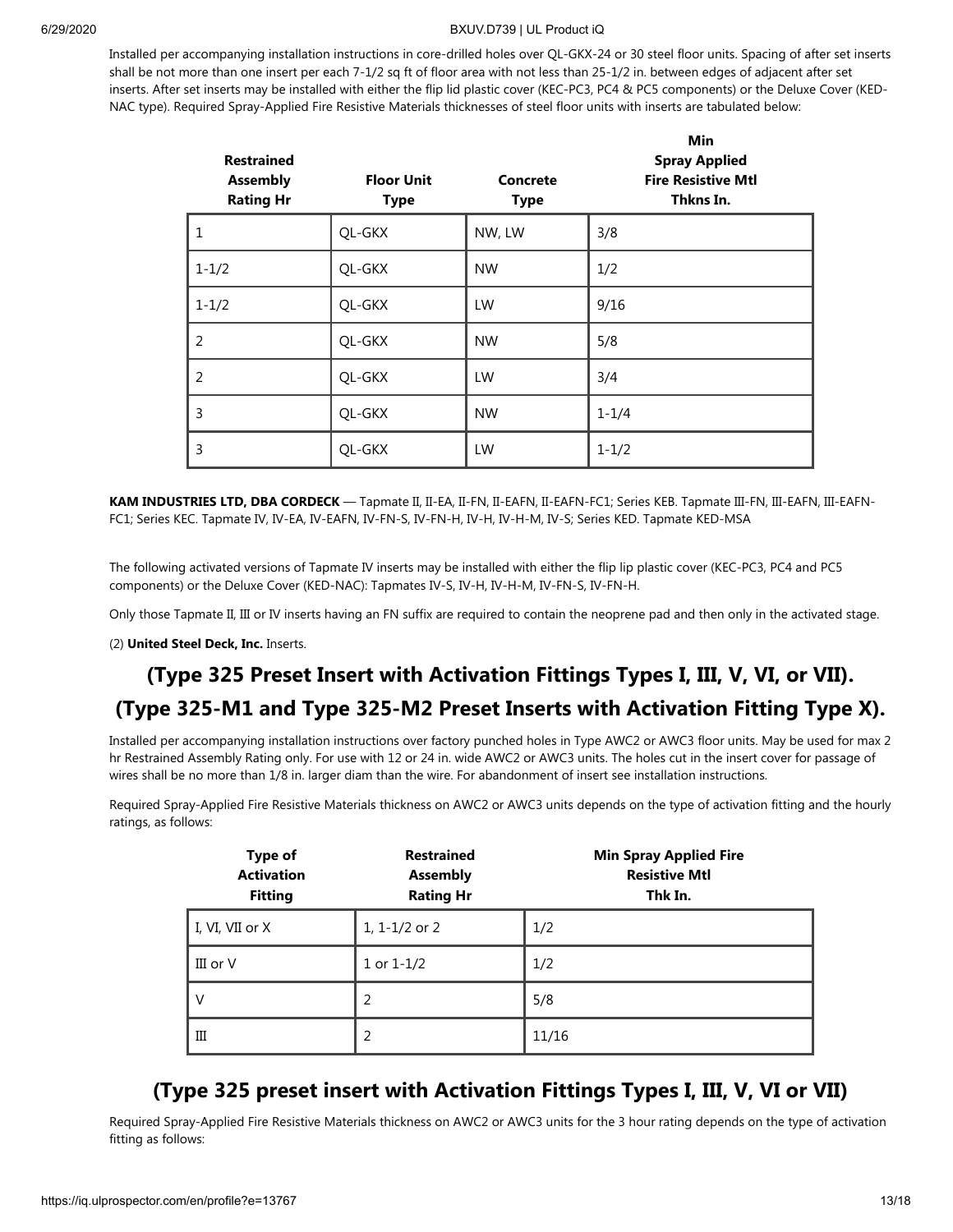| <b>Type of</b><br><b>Activation</b><br><b>Fitting</b> | <b>Restrained</b><br><b>Assembly</b><br><b>Rating Hr</b> | <b>Min Spray Applied Fire</b><br><b>Resistive Mtl</b><br>Thk In. |
|-------------------------------------------------------|----------------------------------------------------------|------------------------------------------------------------------|
| I, III                                                | 3                                                        | 15/16                                                            |
| V                                                     | 3                                                        | 7/8                                                              |
| VI                                                    | 3                                                        | 11/16                                                            |
| VII                                                   | 3                                                        | 13/16                                                            |

Metal lath squares provided in 2 in. by 2 in. C-shaped sections attached to cellular floor unit flat plates by means of self-drilling, selftapping steel screws and washers. The lath squares are to be located across and along the length of the cellular units, 6 in. OC apart in staggered rows.

### **(Types 350, 351- After set Inserts)**

Installed per accompanying installation instructions in 4 or 4-1/4 in. diam hole, for Types 350 and 351 inserts, respectively, core-drilled through concrete topping, centered over top of cell of Type AWC2 or AWC3 cellular floor unit. Type 350 After set Inserts may be used for max 2 hr Restrained Assembly Rating in normal weight concrete floors. Type 351 After set Inserts may be used for max 2 hr. Restrained Assembly Rating in normal weight or lightweight concrete floors. Spacing of inserts shall be not more than one insert in each 4 sq. ft. of floor area with not less than 2 ft. on center between adjacent inserts. Required Spray-Applied Fire Resistive Materials thickness of 1/2 in. on cellular floor units with inserts.

**CANAM STEEL CORP** — After set insert Types 350, 351. Type 350DG or -DK fittings used for abandonment of Type 350 after set insert.

(3) **Wiremold Co.** and **Kam Industries Ltd d/b/a Cordeck** Inserts.

#### **(PK Series Preset Inserts; FAKM-II, FPF, RAKM, RAKM-II, S36BB, S36CC, S37BB, S37CC, S36PB, S36PP, S38BB, S38CC, S39BB, S39CC, S38PP, FPCT, FPBT, FPCTC, FPBTC, FPFFTC Service Fittings or Type S3AXBP abandonment plate)**

Installed per accompanying installation instructions over factory pre-punched knockouts or factory installed over pre-punched knockouts in Type WDR2 or WDR3 cellular steel floor units. When Type FPF, S36PB, S36PP S38PP or FPFFTC Service fittings are used, furniture whip for power feed from service fitting cover to be liquid-tight steel conduit with cast steel 90 degree elbow connector. Refer to installation instructions for Classified Assemblies. Required Spray-Applied Fire Resistive Materials thicknesses on floor units with inserts are:

| <b>Restrained</b><br><b>Assembly</b><br><b>Rating Hr</b>         | Concrete<br>Type                                    | <b>Min Spray Applied</b><br><b>Fire Resistive Mtl</b><br>Thkns In. |
|------------------------------------------------------------------|-----------------------------------------------------|--------------------------------------------------------------------|
| (Type FAKM-II)                                                   |                                                     |                                                                    |
| $\mathbf{1}$                                                     | LW or NW                                            | 3/8                                                                |
| $1 - 1/2$                                                        | LW or NW                                            | 1/2                                                                |
| 2                                                                | LW or NW                                            | 11/16                                                              |
| 3                                                                | LW or NW                                            | 15/16                                                              |
|                                                                  | (Type RAKM, S37BB, S37CC, S39BB, S39CC, FPBT, FPCT) |                                                                    |
| $\mathbf{1}$                                                     | LW or NW                                            | 7/16                                                               |
| $1 - 1/2$                                                        | LW or NW                                            | 5/8                                                                |
| 2                                                                | LW or NW                                            | 7/8                                                                |
| (Type RAKM-II, S36BB, S36CC, S38BB, S38CC, FPCTC, FPBTC, S3AXBP) |                                                     |                                                                    |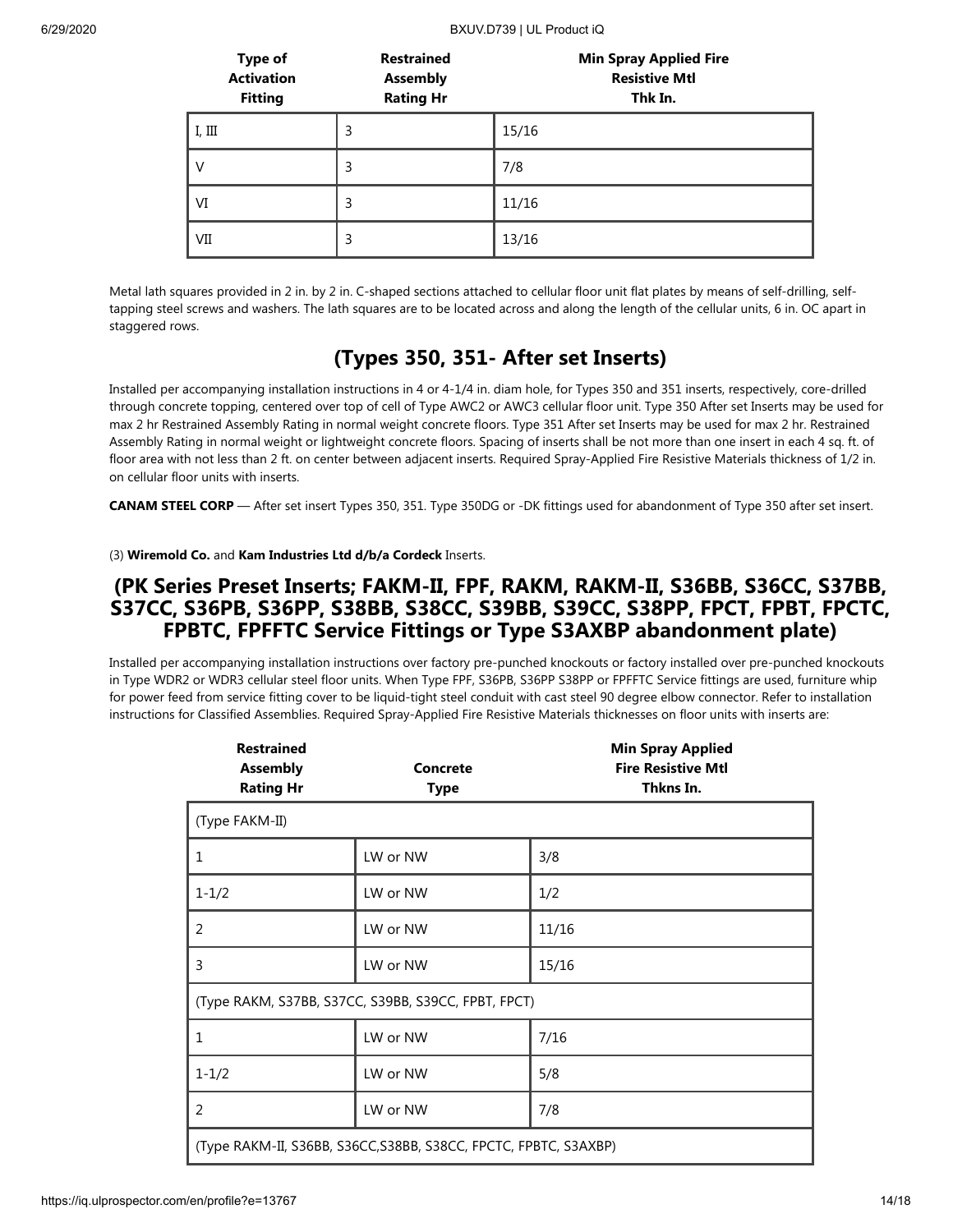| 1                                       | LW or NW | 3/8          |
|-----------------------------------------|----------|--------------|
| $1 - 1/2$                               | LW or NW | 7/16         |
| 2                                       | LW or NW | 5/8          |
| 3                                       | LW or NW | $\mathbf{1}$ |
| (Type FPF, S36PB, S36PP, S38PP, FPFFTC) |          |              |
| 1                                       | LW or NW | 3/8          |
| $1 - 1/2$                               | LW or NW | 1/2          |
| 2                                       | LW or NW | 11/16        |
| 3                                       | LW or NW | 15/16        |

#### **(NRG Bloc IV Preset Inserts: FAKM-II, FPF, RAKM, RAKM-II, RPF, S36BB, S36CC, S37BB, S37CC, S36PB, S36PP, S37PB, S37PP, S38CC, S38BB, S38PP, S39CC, S39BB, S38PP, S39PP, FPCTC, FPBTC, FPFFTC, FPCT, FPBT, FPFFTC, FPFFT Service Fittings or Type S3AXBP abandonment plate)**

The NRG Bloc IV preset insert is furnished by **KAM INDUSTRIES LTD d/b/a CORDECK.** The service fitting components are furnished by **WIREMOLD CO.** Installed per accompanying installation instructions over factory-punched holes in 3 in. deep K-Type cellular steel floor units (furnished by KAM INDUSTRIES LTD d/b/a CORDECK). When type FPF, RPF, S36PB, S36PP, S37PB, S37PP, S36PB, S36PP, S37PB, S37PP, S38PP, S39PP, FPFFTC, FPFFT Service fittings are used, furniture whip for power feed from service fitting cover to be liquid-tight steel conduit with cast steel 90 degree elbow connector. The required Spray-Applied Fire Resistive Materials thicknesses on steel floor units with inserts are tabulated below:

| <b>Restrained</b><br><b>Assembly</b><br><b>Rating Hr</b> | <b>Concrete</b><br><b>Type</b>                                   | <b>Min Spray Applied</b><br><b>Fire Resistive Mtl</b><br>Thkns In. |
|----------------------------------------------------------|------------------------------------------------------------------|--------------------------------------------------------------------|
|                                                          | (Type RAKM-II, S36BB, S36CC, S38BB, S38CC, FPCTC, FPBTC, S3AXBP) |                                                                    |
| $1, 1-1/2$                                               | LW or NW                                                         | 3/8                                                                |
| 2                                                        | LW or NW                                                         | 1/2                                                                |
| 3                                                        | LW or NW                                                         | 13/16                                                              |
| (Type FAKM-II)                                           |                                                                  |                                                                    |
| 1                                                        | LW or NW                                                         | 3/8                                                                |
| $1 - 1/2$                                                | LW or NW                                                         | 7/16                                                               |
| 2                                                        | LW or NW                                                         | 9/16                                                               |
| 3                                                        | LW or NW                                                         | 3/4                                                                |
| (Type FPF, S36PB, S36PP, S38PP, S39PP, FPFFTC, FPFFT)    |                                                                  |                                                                    |
| 1                                                        | LW or NW                                                         | 3/8                                                                |
| $1 - 1/2$                                                | LW or NW                                                         | 1/2                                                                |
| 2                                                        | LW or NW                                                         | 9/16                                                               |
| 3                                                        | LW or NW                                                         | 3/4                                                                |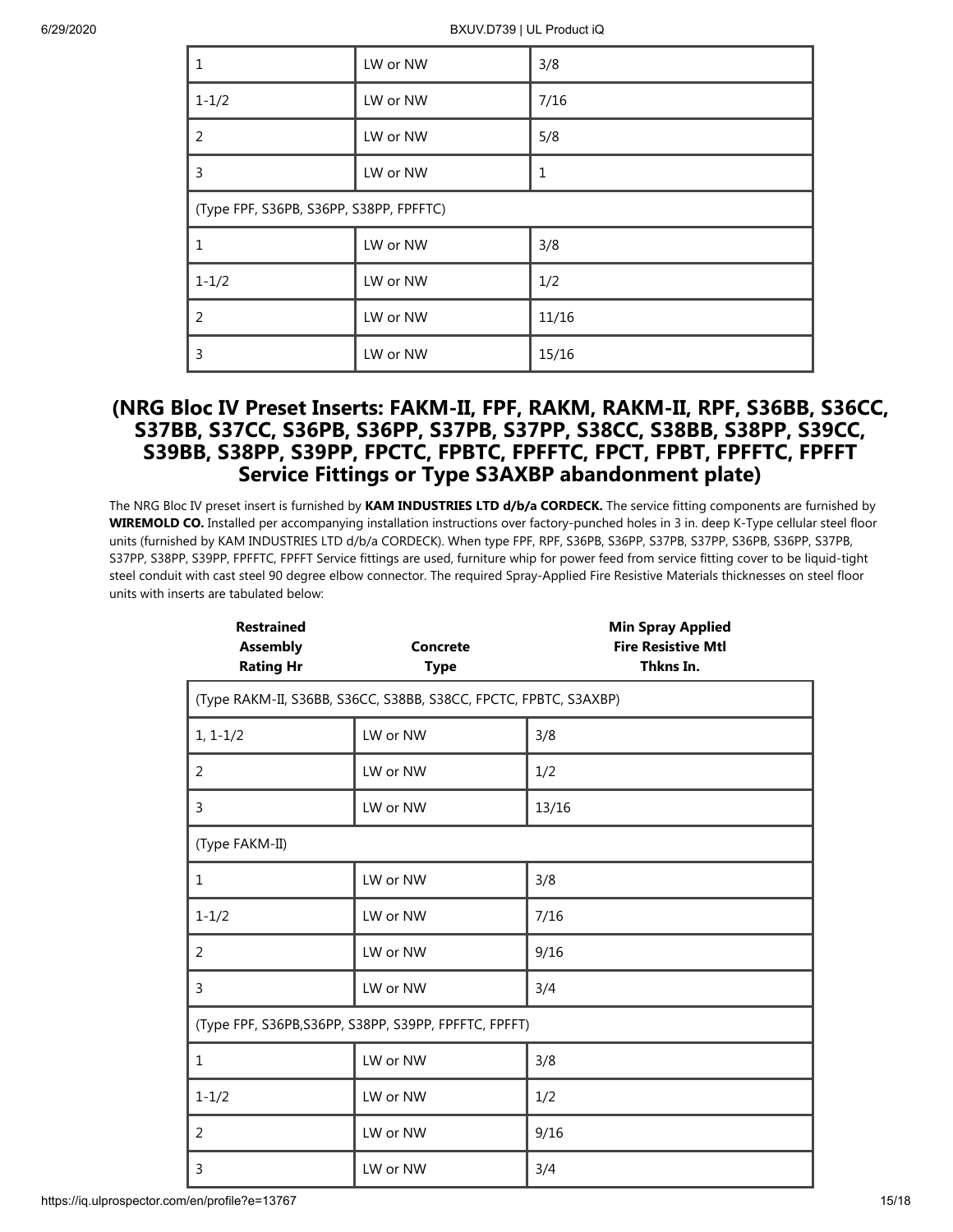| <b>Restrained</b><br><b>Assembly</b><br><b>Rating Hr</b> | <b>Concrete</b><br><b>Type</b> | <b>Min Spray Applied</b><br><b>Fire Resistive Mtl</b><br>Thkns In. |
|----------------------------------------------------------|--------------------------------|--------------------------------------------------------------------|
| (Type RAKM, S37BB, S37CC, S39CC, S39BB, FPCT, FPBT)      |                                |                                                                    |
| $\mathbf{1}$                                             | LW or NW                       | 3/8                                                                |
| $1 - 1/2$                                                | LW or NW                       | 7/16                                                               |
| $\overline{2}$                                           | LW or NW                       | 11/16                                                              |
| (Type RPF, S37PB, S37PP, S38PP, S39PP, FPFFTC, FPFFT)    |                                |                                                                    |
| 1                                                        | LW or NW                       | 3/8                                                                |
| $1 - 1/2$                                                | <b>NW</b>                      | 7/16                                                               |
| $1 - 1/2$                                                | LW                             | 9/16                                                               |
| 2                                                        | <b>NW</b>                      | 5/8                                                                |
| 2                                                        | LW                             | 3/4                                                                |

### **(437 Series Preset/After set Inserts; S125R, S126R, S165B, S166B Fittings)**

Single-service preset or after set inserts installed per accompanying installation instructions over Types WDR2, WDR2-2, WDR3 or WDR3-2 cellular steel floor units. When used as a preset insert, attaching ring with mud cap installed over 2-1/2 in. diam factory-punched or fielddrilled hole in top of cell prior to concrete placement. When used as an after set insert, a 4 in. diam hole is core-drilled to, but not through, top of cell and attaching ring is installed over 2-1/2 in. diam hole drilled in top of cell concentric with core-drilled hole. Inserts may be installed individually or in clusters of two or three inserts at each location. When installed in clusters of two or three inserts, min center to center spacing of inserts in cluster is 7-3/4 in. Spacing of inserts (or cluster of inserts) shall be not less than 4 ft transverse to steel floor unit direction and not less than 5 ft along length of steel floor unit. Required Spray-Applied Fire Resistive Materials thicknesses on floor units with inserts are:

| <b>Restrained</b><br><b>Assembly</b><br><b>Rating Hr</b> | Concrete<br><b>Type</b> | <b>Min Spray Applied</b><br><b>Fire Resistive Mtl</b><br>Thkns In. |
|----------------------------------------------------------|-------------------------|--------------------------------------------------------------------|
| (Type S125 R)                                            |                         |                                                                    |
| $\mathbf{1}$                                             | LW or NW                | 3/8                                                                |
| $1 - 1/2$                                                | LW or NW                | 1/2                                                                |
| $\overline{2}$                                           | LW or NW                | 5/8                                                                |
| 3                                                        | LW or NW                | $1 - 1/4$                                                          |
| (Type S126 R)                                            |                         |                                                                    |
| $\mathbf{1}$                                             | LW or NW                | 1/2                                                                |
| $1 - 1/2$                                                | LW or NW                | 11/16                                                              |
| 2                                                        | LW or NW                | 13/16                                                              |
| 3                                                        | LW or NW                | $1 - 1/4$                                                          |
| (Type S165 B)                                            |                         |                                                                    |
| 1                                                        | LW or NW                | 3/8                                                                |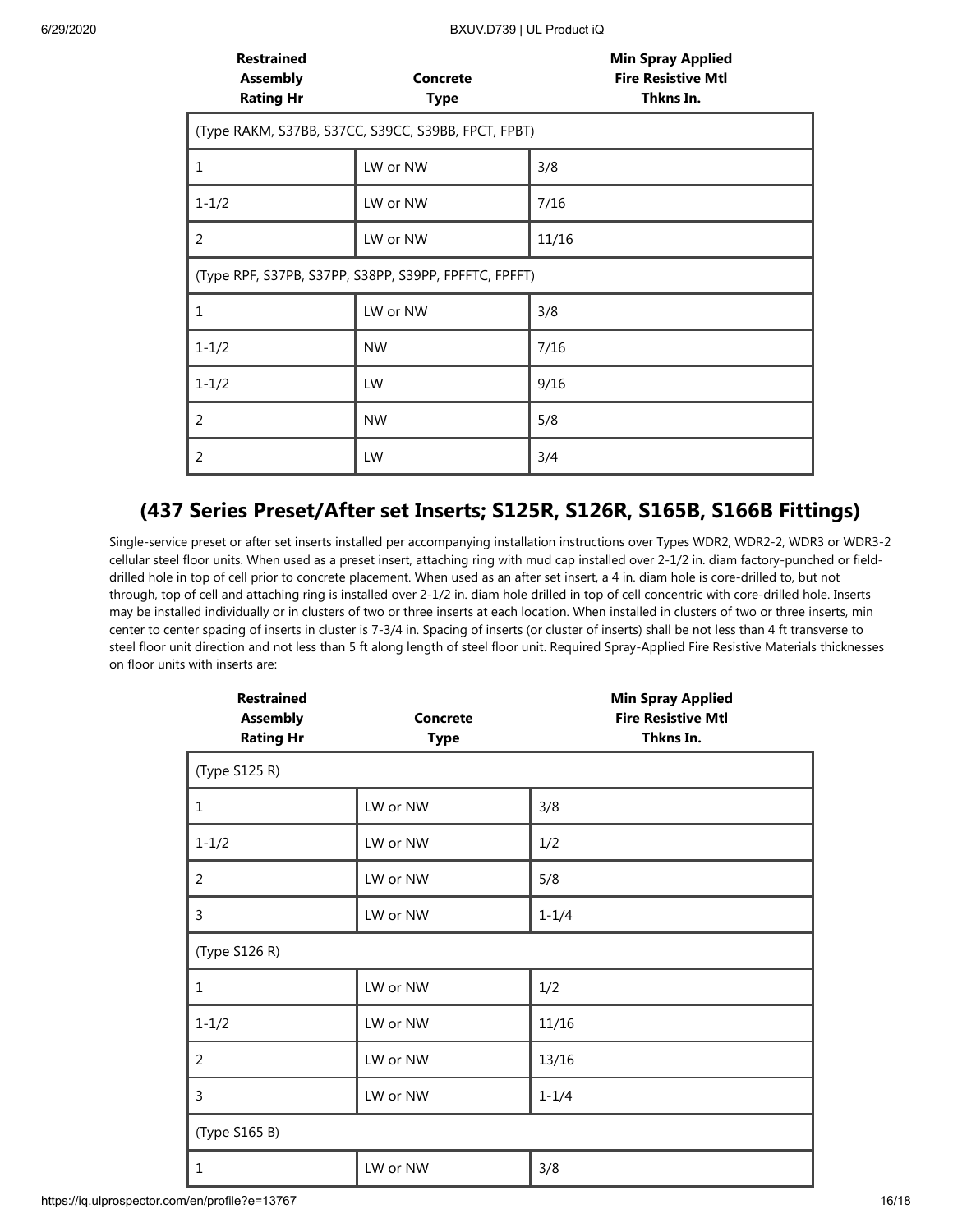| $1 - 1/2$     | LW or NW | 3/8       |
|---------------|----------|-----------|
| 2             | LW or NW | 1/2       |
| 3             | LW or NW | $1 - 1/8$ |
| (Type S166 B) |          |           |
| 1             | LW or NW | 1/2       |
| $1 - 1/2$     | LW or NW | 11/16     |
| 2             | LW or NW | 13/16     |
| 3             | LW or NW | $1 - 3/8$ |

When inserts are installed in clusters of two or three, the required thickness of Spray-Applied Fire Resistive Materials on the cellular floor unit beneath the cluster shall be the greater of the thicknesses specified for the individual fittings in the cluster.

### **(TSACR, TSAR After set Inserts)**

Installed per accompanying installation instructions in 7 in. diameter hole core-drilled through concrete topping into center of top of cell of Type WDR2 or WDR3 cellular steel floor units. Spacing shall be not more than one insert in each 8 sq ft of floor area with not less than 2 ft center to center of adjacent inserts. Required Spray-Applied Fire Resistive Materials thicknesses on floor units with inserts are:

| <b>Restrained</b><br><b>Assembly</b><br><b>Rating Hr</b> | <b>Concrete</b><br><b>Type</b> | <b>Min Spray Applied</b><br><b>Fire Resistive Mtl</b><br>Thkns In. |
|----------------------------------------------------------|--------------------------------|--------------------------------------------------------------------|
| (Types TSACR, TSAR)                                      |                                |                                                                    |
| 1                                                        | <b>NW</b>                      | 3/8                                                                |
| 1                                                        | LW                             | 1/2                                                                |
| $1 - 1/2$                                                | <b>NW</b>                      | 3/8                                                                |
| $1 - 1/2$                                                | LW                             | 3/4                                                                |
| 2                                                        | <b>NW</b>                      | 1/2                                                                |
| $\overline{2}$                                           | LW                             | $1 - 1/4$                                                          |
| 3                                                        | <b>NW</b>                      | 3/4                                                                |

**WIREMOLD CO** — Type PK-Series inserts; Type FAKM-II, RAKM, RAKM-II, FPF, S36BB, S36CC, S37BB, S37CC, S36PB, S36PP, S39BB, S39CC, S38BB, S38CC, S38PP, S39PP, FPBT, FPCT, FPBTC, FPCTC, FPFFTC, FPFFT Service fittings or Type S3AXBP abandonment plate. Type NRG Bloc IV inserts; Type RAKM-II, FAKM-II, FPF, RAKM, RPF, S36BB, S36CC, S37BB, S37CC, S36PB, S36PP, S37PB, S37PP, S38CC, S39BB, S38PP, S39CC, S39BB, S38PP, S39PP, FPCTC, FPBTC, FPFFTC, FPCT, FPBT, FPFFTC, FPFFT Service fittings or Type S3AXBP abandonment plate. Type 437-Series inserts; Type S125R, S126R, S165B or S166B service fittings. After set insert Types TSACR, TSAR.

#### 10. **Access Openings —** As required, with grommets.

11. **Metal Lath —** (Optional, not shown) — Metal lath may be used to facilitate the spray application of spray-applied resistive materials on steel bar joists and trusses. The diamond mesh 3/8 in. expanded steel lath, 1.7 to 3.4 lb per sq yd is secured to one side of each steel joist with No. 18 SWG galv steel wire at joist web and bottom chord members. Spaced 15 in. O.C. max when used. The metal lath is to be fully covered with spray-applied resistive materials with no min thickness requirements.